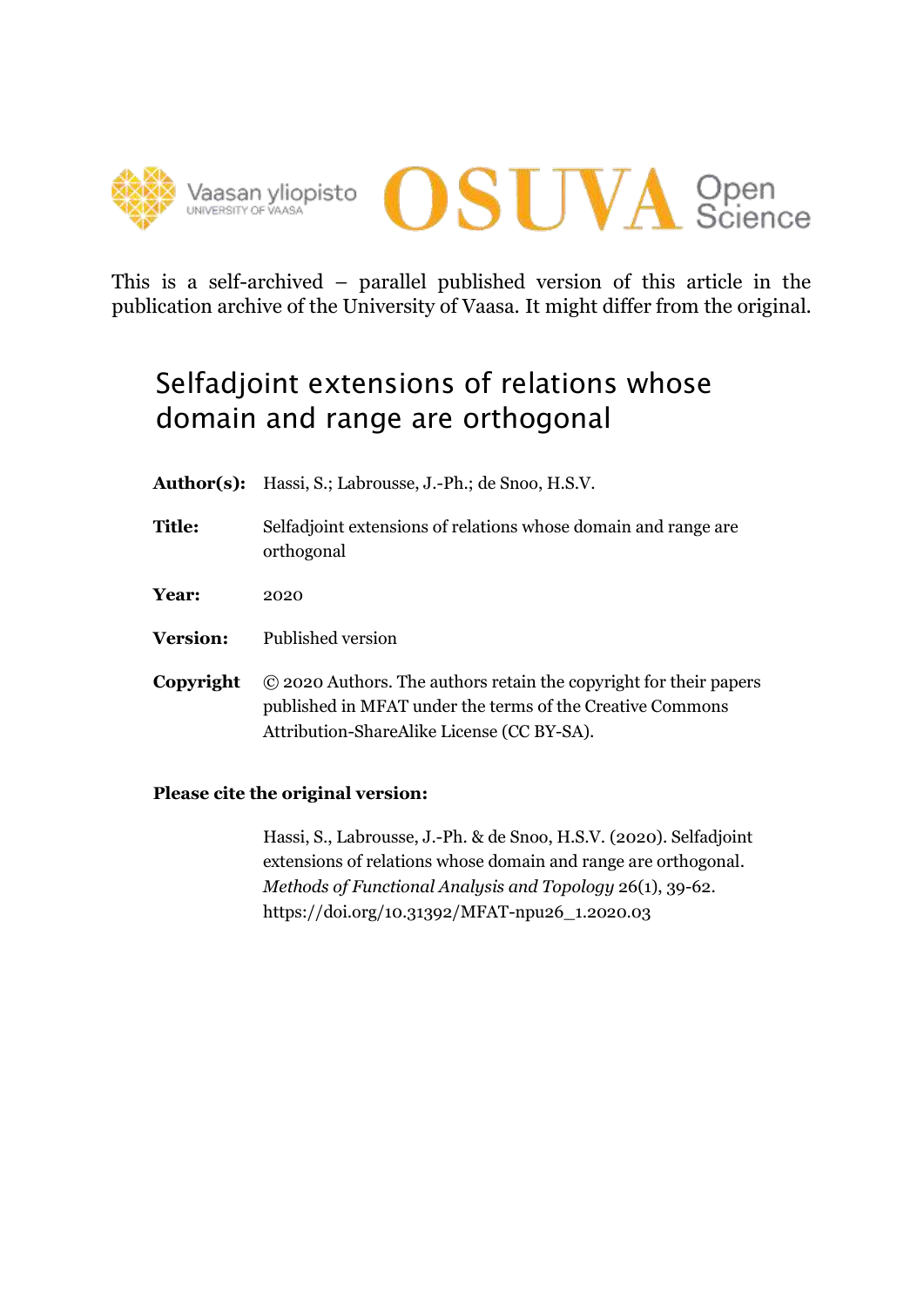# SELFADJOINT EXTENSIONS OF RELATIONS WHOSE DOMAIN AND RANGE ARE ORTHOGONAL

S. HASSI, J.-PH. LABROUSSE, AND H.S.V. DE SNOO

Dedicated to our friend Yury Arlinskii on the occasion of his seventieth birthday

ABSTRACT. The selfadjoint extensions of a closed linear relation  $R$  from a Hilbert space  $\mathfrak{H}_1$  to a Hilbert space  $\mathfrak{H}_2$  are considered in the Hilbert space  $\mathfrak{H}_1 \oplus \mathfrak{H}_2$  that contains the graph of R. They will be described by  $2 \times 2$  blocks of linear relations and by means of boundary triplets associated with a closed symmetric relation  $S$  in  $5_1 \oplus 5_2$  that is induced by R. Such a relation is characterized by the orthogonality property dom  $S \perp$  ran  $S$  and it is nonnegative. All nonnegative selfadjoint extensions A, in particular the Friedrichs and Kreĭn-von Neumann extensions, are parametrized via an explicit block formula. In particular, it is shown that A belongs to the class of extremal extensions of S if and only if dom  $A \perp$  ran A. In addition, using asymptotic properties of an associated Weyl function, it is shown that there is a natural correspondence between semibounded selfadjoint extensions of S and semibounded parameters describing them if and only if the operator part of  $R$  is bounded.

# 1. INTRODUCTION

Let R be a closed linear relation from a Hilbert space  $\mathfrak{H}_1$  to a Hilbert space  $\mathfrak{H}_2$ . The problem considered here is to construct selfadjoint relations that extend the relation R in the larger Hilbert space  $\mathfrak{H}_1 \oplus \mathfrak{H}_2$ . Then, based on the case that R is a densely defined closed operator, one expects that the block of linear relations

(1.1) 
$$
K = \begin{pmatrix} \mathfrak{H}_1 \times \{0\} & R^* \\ R & \mathfrak{H}_2 \times \{0\} \end{pmatrix}
$$

is such a selfadjoint relation. Here the diagonal entries stand for the zero operators on  $\mathfrak{H}_1$  and  $\mathfrak{H}_2$ , respectively. Likewise,

(1.2) 
$$
H = \begin{pmatrix} \mathfrak{H}_1 \times \{0\} & \{0\} \times \{0\} \\ \mathfrak{H}_1 \times \mathfrak{H}_2 & \{0\} \times \mathfrak{H}_2 \end{pmatrix}
$$

is also a selfadjoint relation that extends R. The entry  $\{0\} \times \mathfrak{H}_2$  in this matrix is a purely multivalued relation in  $\mathfrak{H}_2$ . That these block relations are actually selfadjoint extensions of  $R$  is based on the idea that the block representation of  $R$ , when considered in the larger space Hilbert space  $\mathfrak{H}_1 \oplus \mathfrak{H}_2$ , given by

(1.3) 
$$
S = \begin{pmatrix} \mathfrak{H}_1 \times \{0\} & \{0\} \times \{0\} \\ R & \{0\} \times \{0\} \end{pmatrix},
$$

defines a closed symmetric relation in  $\mathfrak{H}_1 \oplus \mathfrak{H}_2$ , and that the block representation of its adjoint is then given by

(1.4) 
$$
S^* = \begin{pmatrix} \mathfrak{H}_1 \times \{0\} & R^* \\ \mathfrak{H}_1 \times \mathfrak{H}_2 & \mathfrak{H}_2 \times \mathfrak{H}_2 \end{pmatrix}.
$$

<sup>2020</sup> Mathematics Subject Classification. Primary 47A06, 47B25; Secondary 47A12, 47B65.

Key words and phrases. Symmetric operator, nonnegative operator, linear relation, selfadjoint extension, extremal extension, numerical range, boundary triplet, Weyl function.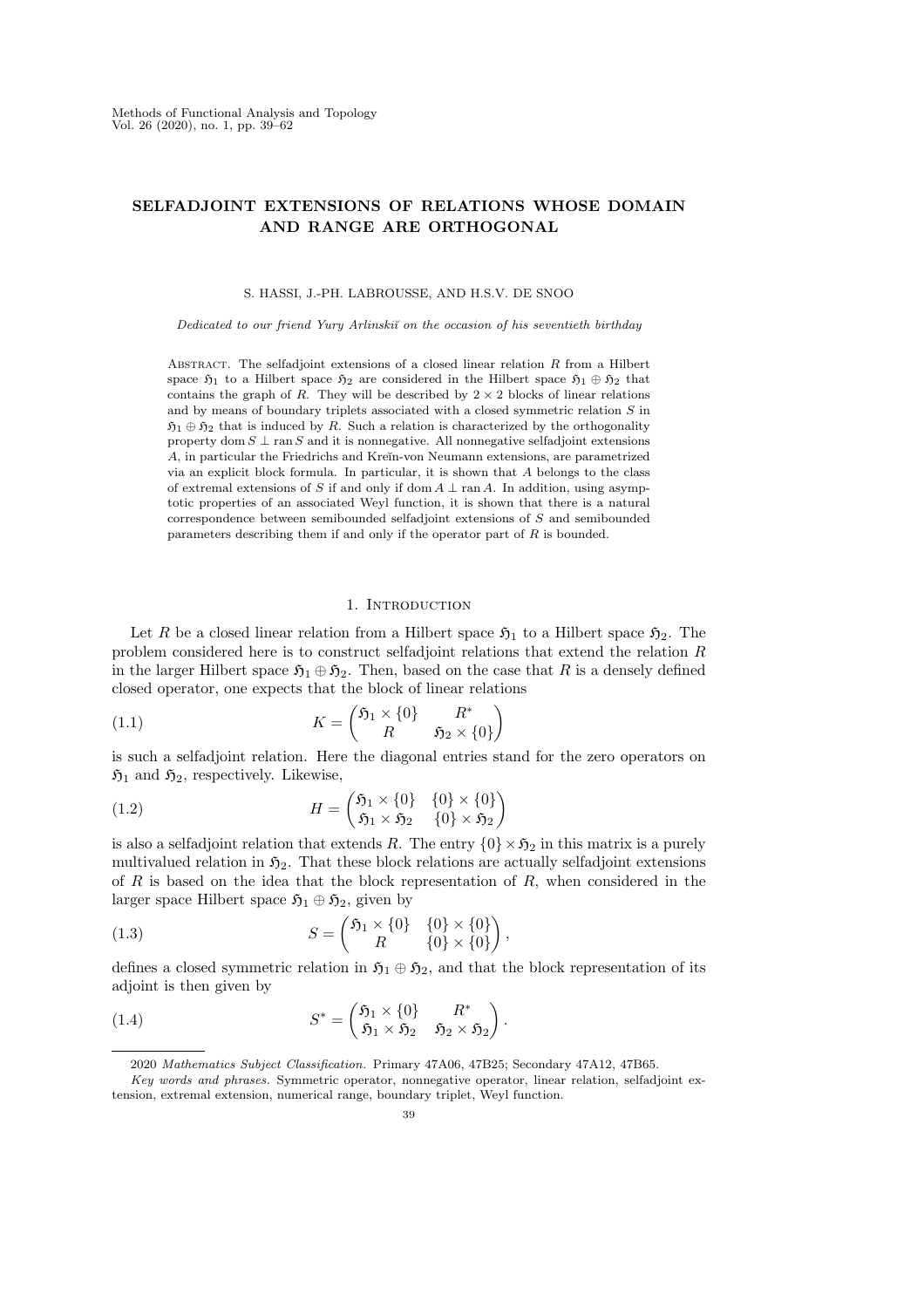The above observations are completely formal and need to be justified, i.e., one needs to develop a calculus for  $2 \times 2$  blocks of linear relations; see Remark 2.8 and the text above it.

It is not difficult to see that the interpretation of the symmetric relation  $S$  in  $(1.3)$ leads to the following graph representation:

(1.5) 
$$
S = \left\{ \left\{ \begin{pmatrix} f_1 \\ 0 \end{pmatrix}, \begin{pmatrix} 0 \\ g_2 \end{pmatrix} \right\} : \{f_1, g_2\} \in R \right\}
$$

It is clear that S has the property dom  $S \perp$  ran S and one can show that, in fact, every relation with this property is of the form  $(1.5)$ . The adjoint of S is given by

.

$$
(1.6) \t S^* = \left\{ \left\{ \begin{pmatrix} h_1 \\ h_2 \end{pmatrix}, \begin{pmatrix} k_1 \\ k_2 \end{pmatrix} \right\} : h_1 \in \mathfrak{H}_1, \{h_2, k_1\} \in R^*, k_2 \in \mathfrak{H}_2 \right\};
$$

cf. (1.4). By choosing an appropriate boundary triplet  $\{G, \Gamma_0, \Gamma_1\}$  all selfadjoint extensions  $A_{\Theta}$  of S in  $\mathfrak{H}$  can be parametrized by selfadjoint relations  $\Theta$  in the parameter space G, via

$$
A_{\Theta} = \ker (\Gamma_1 - \Theta \Gamma_0).
$$

The selfadjoint extensions in (1.1) and (1.2) correspond to the parameter being the zero operator and the purely multivalued relation, respectively. In particular, the Friedrichs extension  $S_F$  and the Kreĭn-von Neumann extension  $S_K$  of S will be determined. In general they are not transversal with respect to  $S$ , but they are transversal with respect to  $S_F \cap S_K$ . This leads to a new boundary triplet by means of which the nonnegative extensions are parametrized by nonnegative relations. On the other hand, by introducing a symmetric extension of S or, loosely speaking, by making the parameter space smaller in an appropriated manner, it will be shown, that depending on whether the operator part  $R<sub>s</sub>$  of R is bounded or not, there is a correspondence between semibounded selfadjoint parameters  $\Theta$  and semibounded selfadjoint extensions  $A_{\Theta}$ , or not, respectively.

Here is an overview of the contents of the paper. The notion of a linear block relation is introduced in Section 2. This short treatment is all that is needed in this paper. Section 3 contains a treatment of linear relations whose domain and range are orthogonal. In Section 4 all selfadjoint extensions of  $S$  are described by means of an appropriate boundary triplet for  $S^*$ . A brief intermezzo about nonnegative selfadjoint extensions is given in Section 5. The Friedrichs and Kreĭn-von Neumann extensions and related boundary triplets are studied in Section 6; see Proposition 6.6. A simple description of all nonnegative selfadjoint extensions of S is given in Theorem 6.8 and there is a characterization of all extremal extensions of  $S$  in Corollary 6.3. The semibounded extensions of a certain symmetric extension of S are studied in Section 7 by means of the asymptotic behavior of an associated Weyl function. This leads to the alternative mentioned above; see Theorem 7.5.

Blocks of linear relations are built on the treatment of columns and rows of linear relations in [13]. For a related general treatment of blocks of linear operators, see [20]; see also [21]. A characterization of linear relations as block relations will be given later elsewhere; cf. [18]. Note that in the operator case the block in (1.5) was mentioned by Coddington in [6] in connection with a paper of Hestenes [16], who considered selfadjoint operator extensions of arbitrary closed linear operators. For more information in this case, see [19]. The introduction of the corresponding symmetric relation in  $(1.5)$ , with R being a linear relation, goes back to [6]. The present paper may be seen as a special case of a general completion problem, namely to complete the following block of relations

$$
\begin{pmatrix} *&*\\ R&*\end{pmatrix},
$$

to a nonnegative selfadjoint relation in the Hilbert space  $\mathfrak{H} = \mathfrak{H}_1 \oplus \mathfrak{H}_2$ ; cf. [11].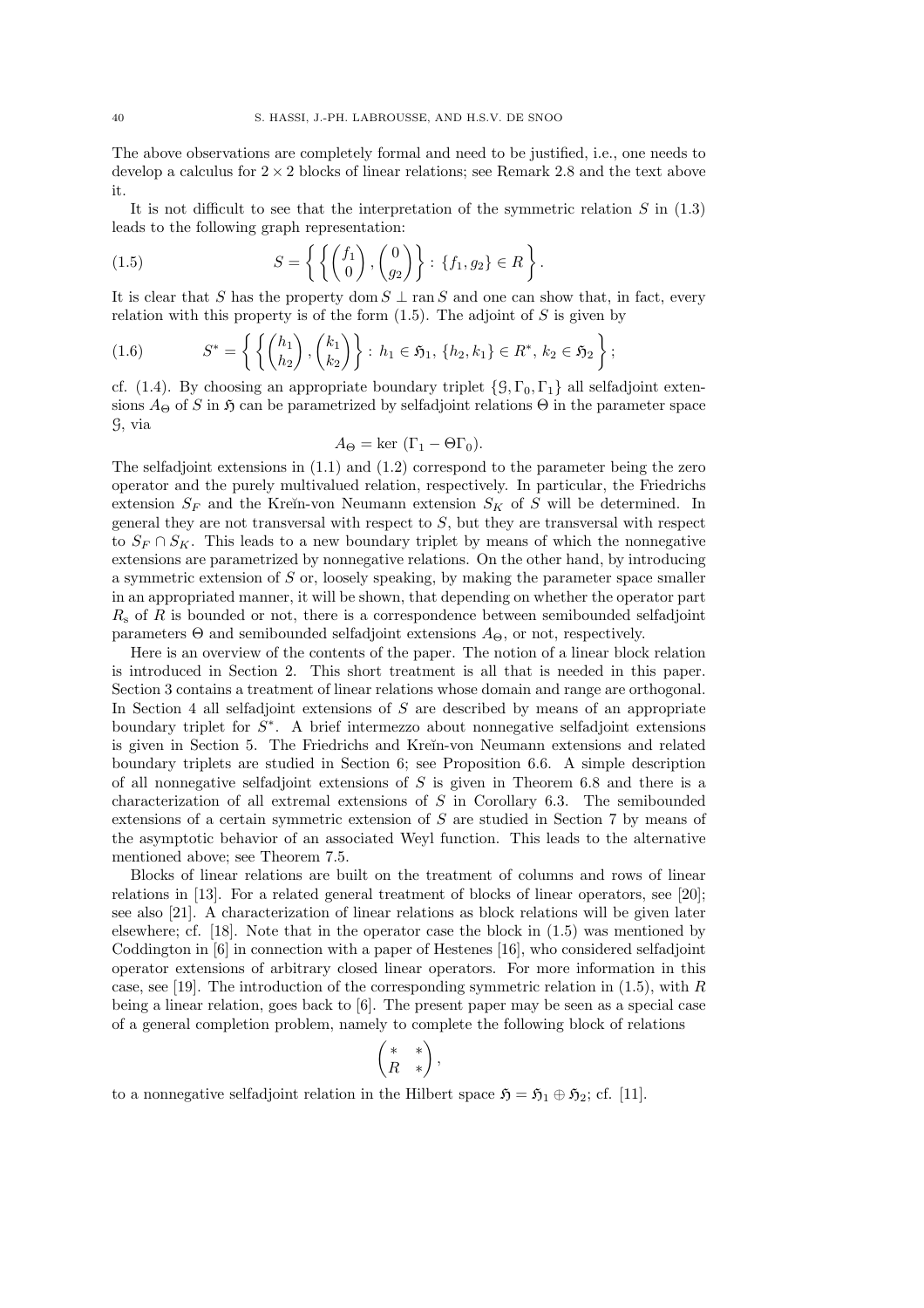### 2. Linear relations with a block structure

Before formally introducing blocks of linear relations, here is a brief review of the notions of column and row for pairs of linear relations; cf. [13]. Let  $\mathfrak{H}, \mathfrak{K}, \mathfrak{H}_i$ , and  $\mathfrak{K}_i$ ,  $i = 1, 2$ , be Hilbert spaces. Let A be a linear relation from  $\mathfrak{H}$  to  $\mathfrak{K}_1$  and let B be a linear relation from  $\mathfrak H$  to  $\mathfrak K_2$ . Then the *column* col  $(A; B)$  of A and B as a relation from  $\mathfrak H$  to  $\mathfrak{K}_1 \oplus \mathfrak{K}_2$  is defined by

(2.1) 
$$
{A \choose B} = \left\{ \left\{ h, {k_1 \choose k_2} \right\} : \{h, k_1\} \in A, \{h, k_2\} \in B \right\}.
$$

Observe that

dom col  $(A : B) = \text{dom } A \cap \text{dom } B$ , ker col  $(A; B) = \text{ker } A \cap \text{ker } B$ , ran col  $(A; B) = \{k_1 \oplus k_2 : \{h, k_1\} \in A, \{h, k_2\} \in B\},\$ mul col  $(A : B) = \text{mul } A \times \text{mul } B$ .

The column of A and B resembles a sum of linear relations once the range spaces of A and B are combined in the above way. Moreover, if A' is a linear relation from  $\mathfrak{H}$  to  $\mathfrak{K}_1$ and B' is a linear relation from  $\mathfrak{H}$  to  $\mathfrak{K}_2$ , such that  $A \subset A'$  and  $B \subset B'$ , then by  $(2.1)$ , it is clear that the extensions are preserved in the sense of the column

$$
(2.2) \qquad \qquad \binom{A}{B} \subset \binom{A'}{B'}.
$$

Next let C be a linear relation from  $\mathfrak{H}_1$  to  $\mathfrak K$  and let D be a linear relation from  $\mathfrak{H}_2$  to  $\mathfrak{K}$ . Then the *row*  $(C; D)$  of C and D as a relation from  $\mathfrak{H}_1 \oplus \mathfrak{H}_2$  to  $\mathfrak{H}$  is defined by

(2.3) 
$$
(C; D) = \left\{ \left\{ \begin{pmatrix} h_1 \\ h_2 \end{pmatrix}, k_1 + k_2 \right\} : \{h_1, k_1\} \in C, \{h_2, k_2\} \in D \right\}.
$$

The row of C and D resembles a componentwise sum of linear relations once the domain spaces of  $C$  and  $D$  are combined in the above way. Observe that

dom 
$$
(C; D)
$$
 = dom  $C \times$  dom  $D$ ,  
ker  $(C; D) = \{h_1 \oplus h_2 : \{h, k_1\} \in C, \{h_2, -k_1\} \in D\}$ ,  
ran  $(C; D)$  = ran  $C$  + ran  $D$ ,  
mul  $(C; D)$  = mul  $C$  + mul  $D$ .

The following proposition goes back to [13], where one can also find a simple proof. It may be helpful to mention that the definition of an adjoint relation depends on the Hilbert spaces in which the original relation is considered. Thus in each of the following statements one should make sure what Hilbert spaces are involved.

Proposition 2.1. *Let the relations* A*,* B*,* C*, and* D *as above. Then the following statements hold.*

(i) *The column of* A *and* B *satisfies*

$$
\begin{pmatrix} A \\ B \end{pmatrix}^* \supset (A^* \: ; \: B^*).
$$

(ii) *The row of* C *and* D *satisfies*

$$
(C\,;\,D)^* = \begin{pmatrix} C^* \\ D^* \end{pmatrix}.
$$

(iii) *If* B is bounded and densely defined with dom  $A \subset \text{dom } B$ , there is equality in (i).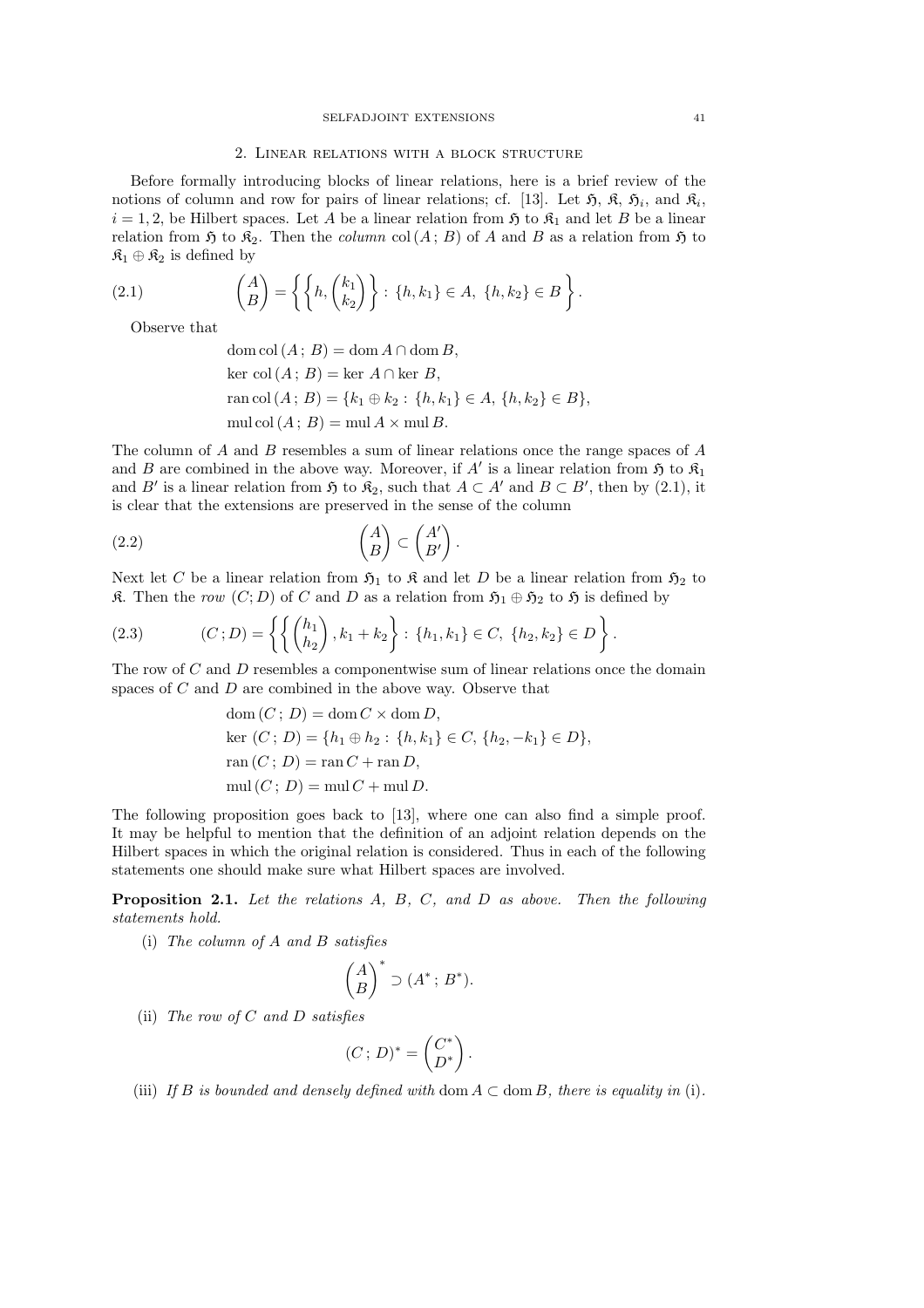**Remark 2.2.** It follows directly from (iii) with  $B = \mathfrak{H} \times \{0\}$ , that

$$
\binom{A}{\mathfrak{H}\times \{0\}}^*=(A^*\,;\,\mathfrak{H}\times \{0\}).
$$

There are more situations when equality prevails in (i). For instance, if  $\mathfrak{M}$  is a linear subspace in  $\mathfrak{K}_2$ , and  $B = \mathfrak{H} \times \mathfrak{M}$  one sees by a direct argument that

(2.4) 
$$
\begin{pmatrix} A \\ \mathfrak{H} \times \mathfrak{M} \end{pmatrix}^* = (A^*; \mathfrak{M}^\perp \times \{0\}).
$$

Recall that the domain of col  $(A; B)$  is given by dom A ∩ dom B. Hence, if M is a linear subspace in  $\mathfrak{K}_2$  and  $B = \{0\} \times \mathfrak{M}$ , then it follows that

$$
\begin{pmatrix} A \\ \{0\} \times \mathfrak{M} \end{pmatrix} = \begin{pmatrix} \{0\} \times \text{mul } A \\ \{0\} \times \mathfrak{M} \end{pmatrix}.
$$

A direct argument then shows that

$$
\binom{A}{\{0\}\times \mathfrak{M}}^* = (\overline{\text{dom}}\, A^* \times \mathfrak{H}; \, \mathfrak{M}^\perp \times \mathfrak{H}) \supset (A^*; \, \mathfrak{M}^\perp \times \mathfrak{H}),
$$

with equality if and only if  $\overline{\text{dom}} A^* \times \mathfrak{H} = A^*$ . Thus, in general, there is no equality in (i). For later use, observe that

(2.5) 
$$
\begin{pmatrix} \{0\} \times \text{mul } A \\ \{0\} \times \mathfrak{M} \end{pmatrix}^* = (\overline{\text{dom }} A^* \times \mathfrak{H}; \mathfrak{M}^\perp \times \mathfrak{H}).
$$

Now let the Hilbert space  $\mathfrak{H}$  be decomposed into two orthogonal components  $\mathfrak{H}_1$  and  $\mathfrak{H}_2$  that are closed linear subspaces of  $\mathfrak{H} = \mathfrak{H}_1 \oplus \mathfrak{H}_2$ . Let

$$
E_{ij}: \mathfrak{H}_j \to \mathfrak{H}_i, \quad i, j = 1, 2,
$$

.

be linear relations; they form a  $2 \times 2$  block of relations  $[E_{ij}] = [E_{ij}]_{i,j=1}^2$ :

(2.6) 
$$
[E_{ij}] = \begin{pmatrix} E_{11} & E_{12} \\ E_{21} & E_{22} \end{pmatrix}
$$

Every block of relations gives rise to a linear block relation in  $\mathfrak{H}$ .

**Definition 2.3.** Let  $[E_{ij}]$  be a block as in (2.6). Then the linear relation E in  $\mathfrak{H}$  generated by the block is defined as the row of its columns:

(2.7) 
$$
E = \left( \begin{pmatrix} E_{11} \\ E_{21} \end{pmatrix}; \begin{pmatrix} E_{12} \\ E_{22} \end{pmatrix} \right).
$$

The relation E is called the *block relation* corresponding to the block  $[E_{ij}]$ .

Forming the row of the two columns in (2.7) by means of (2.3) gives

$$
(2.8) \qquad E = \left\{ \left\{ \begin{pmatrix} f_1 \\ f_2 \end{pmatrix}, \begin{pmatrix} \alpha_1 + \beta_1 \\ \alpha_2 + \beta_2 \end{pmatrix} \right\} : \begin{cases} f_1, \alpha_1 \} \in E_{11}, \{ f_2, \beta_1 \} \in E_{12} \\ f_1, \alpha_2 \} \in E_{21}, \{ f_2, \beta_2 \} \in E_{22} \end{cases},
$$

which is the natural way to think of the block relation E. Observe that in the case where all of the relations  $E_{ij}$  are everywhere defined bounded linear operators, the block relation  $E$  in  $(2.7)$  is the usual block operator. It easily follows from the representation  $(2.8)$  of E that

$$
\operatorname{dom} E = (\operatorname{dom} E_{11} \cap \operatorname{dom} E_{21}) \oplus (\operatorname{dom} E_{12} \cap \operatorname{dom} E_{22}),
$$

and that

$$
mul E = (mul E_{11} + mul E_{12}) \oplus (mul E_{21} + mul E_{22}).
$$

These two properties distinguish linear block relations among all relations in  $\mathfrak{H}$ .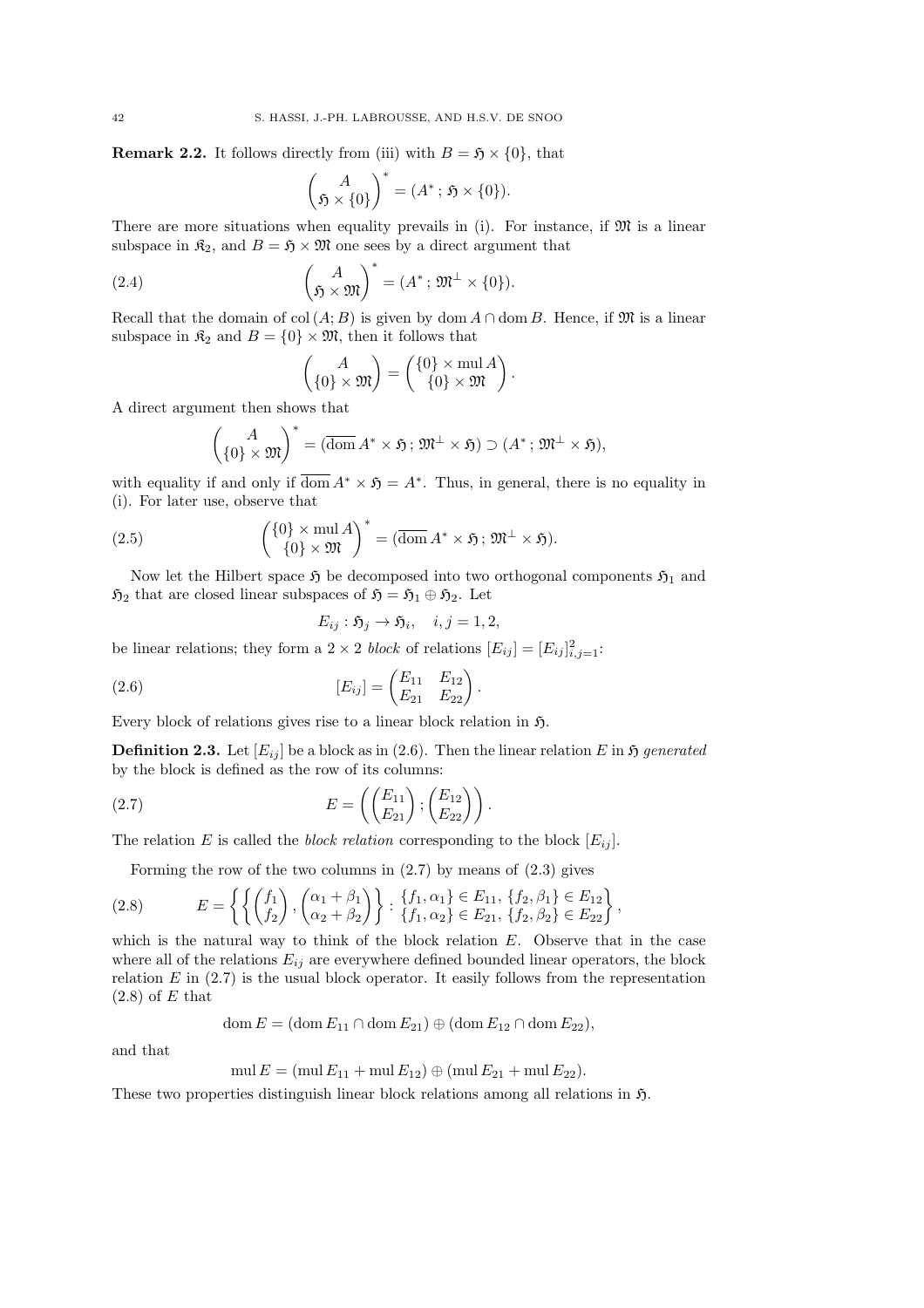In Definition 2.3 of a block relation one takes the row of two columns in the block (2.6). In the next lemma it is shown that one obtains the same block relation when taking the column of the two rows in the block (2.6).

**Lemma 2.4.** *Let*  $[E_{ij}]$  *be a block as in* (2.6)*. Then* 

$$
\begin{pmatrix}\n(E_{11}; E_{12}) \\
(E_{21}; E_{22})\n\end{pmatrix} = \left(\begin{pmatrix} E_{11} \\
E_{21}\n\end{pmatrix}; \begin{pmatrix} E_{12} \\
E_{22}\n\end{pmatrix}\right).
$$

*Proof.* The definition of a column in (2.1) shows that

$$
\begin{pmatrix}\n(E_{11}; E_{12}) \\
(E_{21}; E_{22})\n\end{pmatrix} = \left\{ \left\{ f, \begin{pmatrix} \gamma_1 \\ \gamma_2 \end{pmatrix} \right\} : \begin{cases} f, \gamma_1 \} \in (E_{11}; E_{12}) \\
\{ f, \gamma_2 \} \in (E_{21}; E_{22}) \end{cases} \right\}.
$$

Recall that by the definition of a row in (2.3) one has  $\{f, \gamma_1\} \in (E_{11}; E_{12})$  if and only if

$$
\{f, \gamma_1\} = \left\{ \begin{pmatrix} f_1 \\ f_2 \end{pmatrix}, \alpha_1 + \beta_1 \right\} \text{ with } \{f_1, \alpha_1\} \in E_{11} \text{ and } \{f_2, \beta_1\} \in E_{12},
$$

and, similarly,  $\{f, \gamma_2\} \in (E_{21}; E_{22})$  if and only if

$$
\{f, \gamma_2\} = \left\{ \begin{pmatrix} f_1 \\ f_2 \end{pmatrix}, \alpha_2 + \beta_2 \right\} \text{ with } \{f_1, \alpha_2\} \in E_{21} \text{ and } \{f_2, \beta_2\} \in E_{22}.
$$

Combining these facts, one sees that  $\{f, \gamma_1\} \in (E_{11}; E_{12})$  and  $\{f, \gamma_2\} \in (E_{21}; E_{22})$  if and only if

$$
\left\{f, \begin{pmatrix} \gamma_1 \\ \gamma_2 \end{pmatrix}\right\} = \left\{ \begin{pmatrix} f_1 \\ f_2 \end{pmatrix}, \begin{pmatrix} \alpha_1 + \beta_1 \\ \alpha_2 + \beta_2 \end{pmatrix} \right\} \quad \text{with} \quad \left\{f_1, \alpha_1\right\} \in E_{11}, \left\{f_2, \beta_1\right\} \in E_{12},
$$
\nThis shows the identity thanks to (2.8).

Let  $[E_{ij}], [F_{ij}]$  be blocks of the form (2.6) and let E and F be the linear block relations in 5 generated by them. The blocks are said to satisfy the *inclusion*  $[E_{ij}] \subset [F_{ij}]$  if  $E_{ij} \subset F_{ij}$  for all i, j. It follows from (2.8) that

$$
[E_{ij}] \subset [F_{ij}] \quad \Rightarrow \quad E \subset F.
$$

Likewise, let  $[E_{ij}]$  be a block of the form (2.6). Then the  $2 \times 2$  block  $[E_{ij}]^*$  of the adjoint relations (formal adjoint) is defined by

$$
[E_{ij}]^* = \begin{pmatrix} E_{11}^* & E_{21}^* \\ E_{12}^* & E_{22}^* \end{pmatrix},
$$

where  $E_{ij}^*$  is a closed linear relation from  $\mathfrak{H}_i$  to  $\mathfrak{H}_j$ ,  $i, j = 1, 2$ . Thus one sees that also  $[E_{ij}]^*$  is a block of the form (2.6). In general, there is the following inclusion result.

**Proposition 2.5.** *Let*  $[E_{ij}]$  *be a block as in* (2.6)*. Then* 

(2.9) 
$$
\left( \begin{pmatrix} E_{11}^* \\ E_{12}^* \end{pmatrix}; \begin{pmatrix} E_{21}^* \\ E_{22}^* \end{pmatrix} \right) \subset \left( \begin{pmatrix} E_{11} \\ E_{21} \end{pmatrix}; \begin{pmatrix} E_{12} \\ E_{22} \end{pmatrix} \right)^*.
$$

*Proof.* It follows from (ii) of Proposition 2.1 that

$$
\left( \begin{pmatrix} E_{11} \\ E_{21} \end{pmatrix} ; \begin{pmatrix} E_{12} \\ E_{22} \end{pmatrix} \right)^{*} = \begin{pmatrix} \begin{pmatrix} E_{11} \\ E_{21} \end{pmatrix}^{*} \\ \begin{pmatrix} E_{12} \\ E_{22} \end{pmatrix}^{*} \end{pmatrix}
$$

.

Likewise, the following inclusions are obtained from (i) of Proposition 2.1:

$$
\begin{pmatrix} E_{11} \\ E_{21} \end{pmatrix}^* \supset (E_{11}^*; E_{21}^*)
$$
 and  $\begin{pmatrix} E_{12} \\ E_{22} \end{pmatrix}^* \supset (E_{12}^*; E_{22}^*)$ .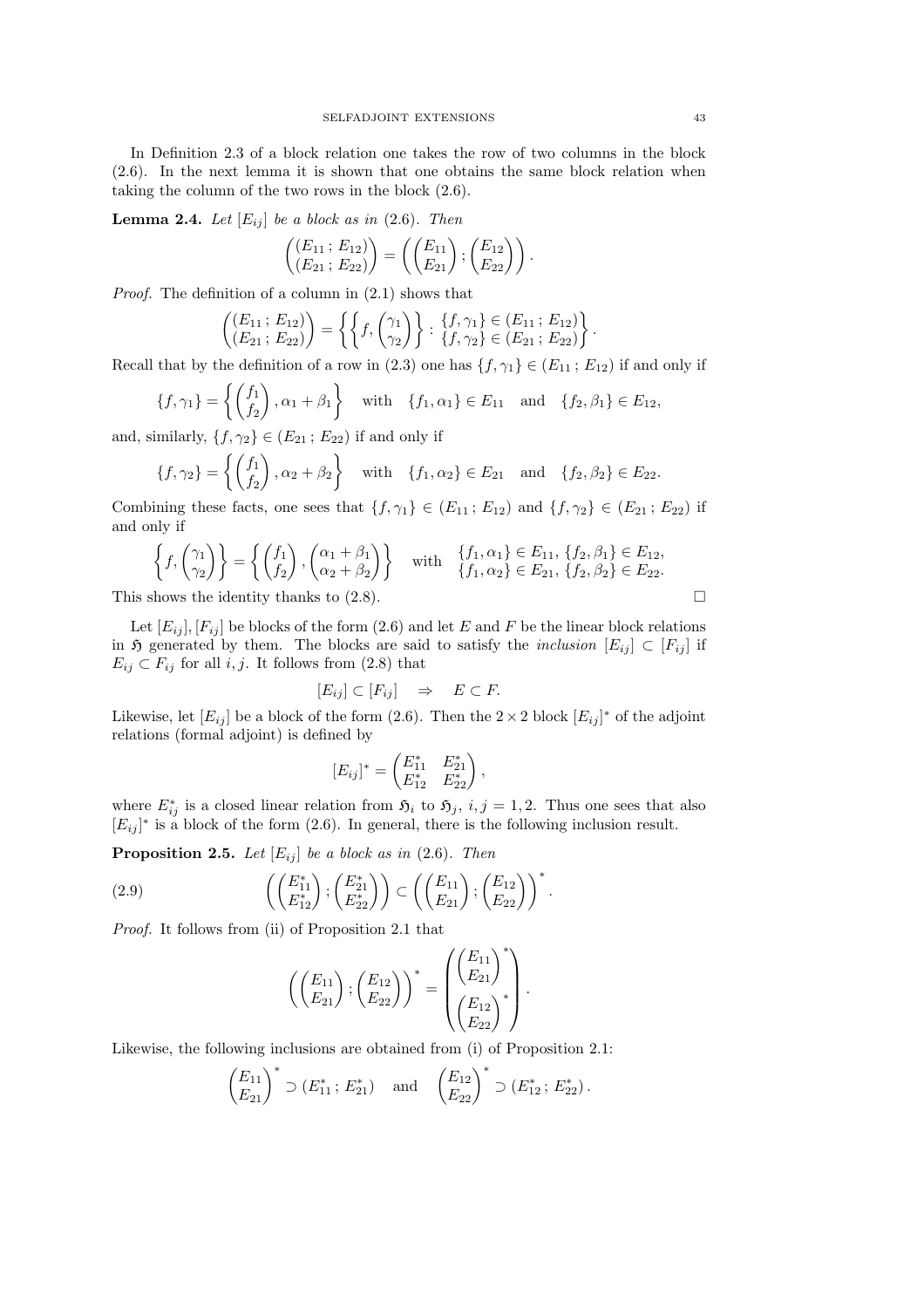These two inclusions may be combined by (2.2), which gives

$$
\begin{pmatrix} \begin{pmatrix} E_{11} \\ E_{21} \end{pmatrix}^* \\ \begin{pmatrix} E_{11} \\ E_{21} \end{pmatrix}^* \end{pmatrix} \supset \begin{pmatrix} \begin{pmatrix} E_{11}^* \, ; \, E_{21}^* \end{pmatrix} \\ \begin{pmatrix} E_{11} \\ E_{21} \end{pmatrix}^* \end{pmatrix}.
$$

By Lemma 2.4, one sees that

$$
\begin{pmatrix}\n(E_{11}^* \, ; \, E_{21}^*) \\
(E_{12}^* \, ; \, E_{22}^*)\n\end{pmatrix} = \left(\begin{pmatrix} E_{11}^* \\
 E_{12}^*\n\end{pmatrix} ; \begin{pmatrix} E_{21}^* \\
 E_{22}^*\n\end{pmatrix}\right),
$$

which completes the proof.  $\Box$ 

As to equality in (2.9), there are the following sufficient conditions; cf. Proposition 2.1 and the identities in  $(2.4)$  and  $(2.5)$ .

Corollary 2.6. Let  $[E_{ij}]$  be a block as in (2.6). Assume that, up to interchange of A and B, the entries of each column col  $(A;B)$  in  $[E_{ij}]$  satisfy one of the following:

- (i) *the condition* (iii) *in Proposition 2.1;*
- (ii)  $B = \mathfrak{H} \times \mathfrak{K}_2$ ;
- (iii) A *is purely singular and*  $B = \{0\} \times \mathfrak{M}$ .

*Then there is equality in* (2.9)*.*

The following observation concerns a useful property of a class of singular relations in  $\mathfrak{H} = \mathfrak{H}_1 \oplus \mathfrak{H}_2.$ 

Corollary 2.7. Let  $\mathfrak{M}_1, \mathfrak{N}_1 \subset \mathfrak{H}_1$  and  $\mathfrak{M}_2, \mathfrak{N}_2 \subset \mathfrak{H}_2$  be closed linear subspaces. Then

$$
(2.10) \qquad \qquad \begin{pmatrix} \mathfrak{M}_1 \times \mathfrak{N}_1 & \mathfrak{M}_2 \times \mathfrak{N}_1 \\ \mathfrak{M}_1 \times \mathfrak{N}_2 & \mathfrak{M}_2 \times \mathfrak{N}_2 \end{pmatrix} = (\mathfrak{M}_1 \oplus \mathfrak{M}_2)^\top \times (\mathfrak{N}_1 \oplus \mathfrak{N}_2)^\top.
$$

*Moreover, if*  $\mathfrak{N}_1 = \mathfrak{M}_1^{\perp}$  *and*  $\mathfrak{N}_2 = \mathfrak{M}_2^{\perp}$ *, then the relation* (2.10) *is selfadjoint.* 

*Proof.* The identity (2.10) follows directly from Definition 2.3; see (2.8). The second statement is clear from (2.10), since one sees by a direct argument that for any closed subspace  $\mathfrak L$  of a Hilbert space  $\mathfrak H$  the linear relation  $\mathfrak L\oplus\mathfrak L^{\perp}$  is selfadjoint in  $\mathfrak H$ .

Here the notation  $(\mathfrak{M}_1 \oplus \mathfrak{M}_2)^\top$  is a shortcut for the vector notation

$$
\mathfrak{M}_1 = \left\{ \begin{pmatrix} h_1 \\ h_2 \end{pmatrix} : h_1 \in \mathfrak{M}_1, h_2 \in \mathfrak{M}_2 \right\} = (\mathfrak{M}_1 \oplus \mathfrak{M}_2)^\top.
$$

Hence,  $(\mathfrak{M}_1 \oplus \mathfrak{M}_2)^\top \times (\mathfrak{N}_1 \oplus \mathfrak{N}_2)^\top$  means

$$
(\mathfrak{M}_1 \oplus \mathfrak{M}_2)^\top \times (\mathfrak{N}_1 \oplus \mathfrak{N}_2)^\top = \left\{ \left\{ \begin{pmatrix} h_1 \\ h_2 \end{pmatrix}, \begin{pmatrix} k_1 \\ k_2 \end{pmatrix} \right\} : h_i \in \mathfrak{M}_i, k_i \in \mathfrak{N}_i, i = 1, 2 \right\}.
$$

As a consequence of the above observations, one sees that the block relations (1.3) and  $(1.4)$  are well-defined, and that  $(1.4)$  is the adjoint of  $(1.3)$ , so that  $(1.3)$  is symmetric. It follows from Definition 2.3 that the relations defined by (1.3) and in (1.5) coincide. A similar statement holds for the equality of  $(1.4)$  and  $(1.6)$ . Furthermore, one sees that the block relations (1.1) and (1.2) are well-defined and selfadjoint.

Remark 2.8. It should be observed that the block representation of a linear relation need not be unique. Note, as an example, that  $K$  in  $(1.1)$  is equal to the block relation

(2.11) 
$$
\begin{pmatrix} \overline{\text{dom }R} \times \text{mul } R^*\\ R & \overline{\text{dom }R^*} \times \text{mul } R \end{pmatrix},
$$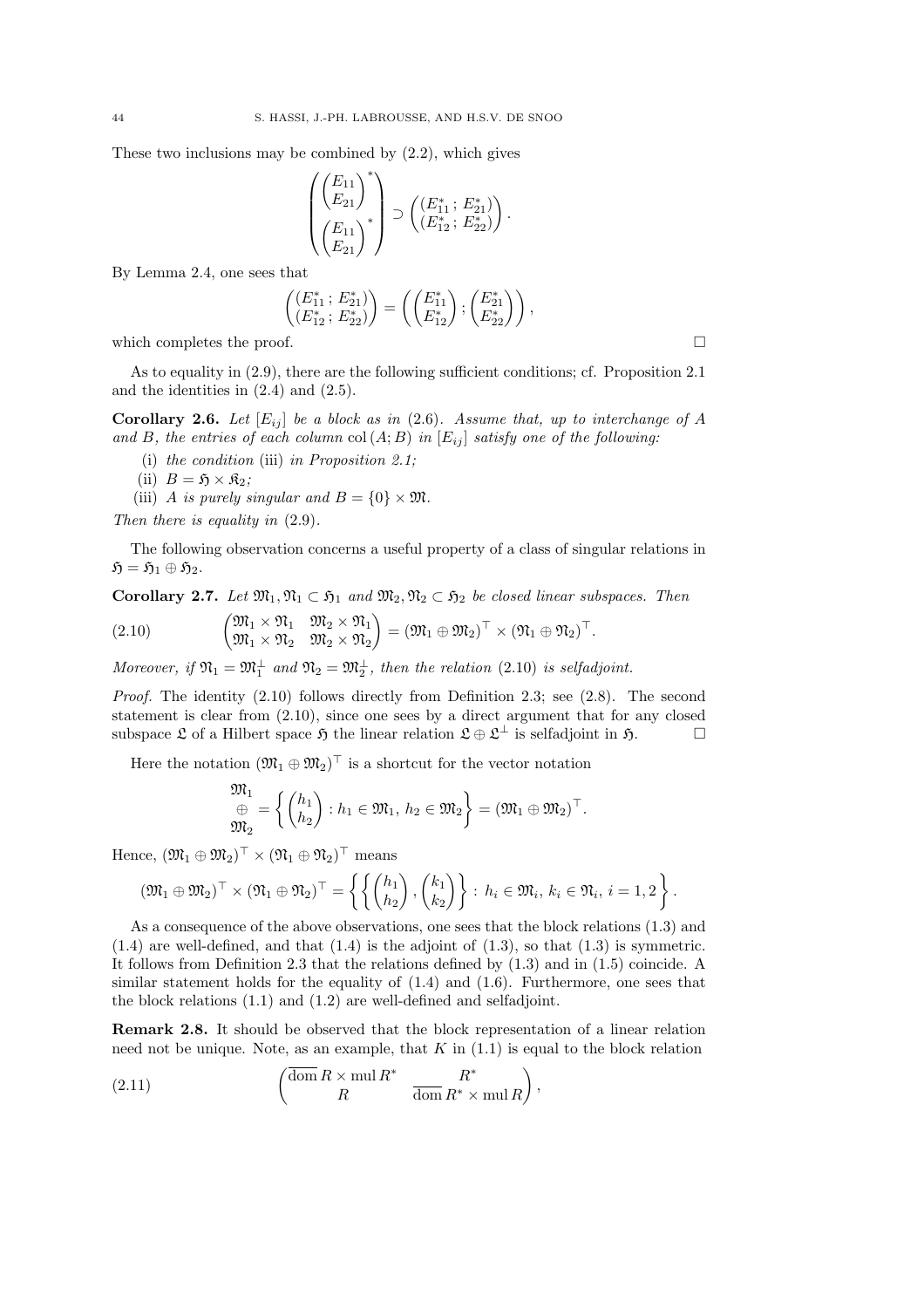since  $(1.1)$  and  $(2.11)$  are well-defined selfadjoint block relations, and  $(1.1)$  is included in  $(2.11)$ . To appreciate this equality, consider, for instance, the left upper corner dom  $R \times$ mul  $R^*$  in (2.11), which is a selfadjoint singular relation. The elements in  $\{0\} \times \text{mul } R^*$ already appear in the right upper corner, whereas  $\overline{\text{dom }R} \times \{0\}$  has a domain which includes the domain of the left bottom corner. Hence, replacing dom  $R \times \text{mul } R^*$  by the selfadjoint relation  $\mathfrak{H}_1 \times \{0\}$  gives the same block relation.

#### 3. Linear relations whose domain and range are orthogonal

Let S be a linear relation in a Hilbert space  $\mathfrak{H}$ . The interest will be in the rather special case that dom  $S \perp$  ran S. Clearly, if S has this property, then the same is true for the inverse relation  $S^{-1}$ . Note that the orthogonality condition is always satisfied when either dom  $S = \{0\}$  or ran  $S = \{0\}$ . Here the orthogonality property will be characterized in two different ways.

Recall that the *numerical range*  $W(S)$  of a linear relation S in  $\mathfrak{H}$  is defined by

$$
\mathcal{W}(S) = \{(g, f) : \{f, g\} \in S : ||f|| = 1\} \subset \mathbb{C}
$$

when dom  $S \neq \{0\}$ , and by  $\{0\} \subset \mathbb{C}$  if dom  $S = \{0\}$ , i.e. if S is purely multivalued. It is clear that all eigenvalues in  $\mathbb C$  of S belong to its numerical range  $\mathcal W(S)$ . Moreover, for linear relations the numerical range is a convex set; see [15, Proposition 2.18]. Clearly, the numerical range of the inverse of  $S$  is given by

$$
\mathcal{W}(S^{-1}) = \{ \lambda \in \mathbb{C} : \overline{\lambda} \in \mathcal{W}(S) \}.
$$

Here is the first characterization.

**Lemma 3.1.** Let S be a linear relation in  $\mathfrak{H}$ . Then the following statements are equiva*lent:*

(i) dom  $S \perp \text{ran } S$ *:* (ii)  $W(S) = \{0\}.$ 

*Proof.* (i)  $\Rightarrow$  (ii) This implication is clear from the definition of  $W(S)$ .

 $(iii) \Rightarrow (i)$  To prove this reverse implication the following modification of polarization identity is needed: for all  $\{f_1, g_1\}, \{f_2, g_2\} \in S$  one has

(3.1) 
$$
(g_1, f_2) = \frac{1}{4} \left[ (g_1 + g_2, f_1 + f_2) - (g_1 - g_2, f_1 - f_2) + i(g_1 + ig_2, f_1 + if_2) - i(g_1 - ig_2, f_1 - if_2) \right].
$$

Now assume that  $f_1 \in \text{dom } S$  and  $g_2 \in \text{ran } S$ . Then  $\{f_1, g_1\}, \{f_2, g_2\} \in S$  for some  $g_1, f_2 \in \mathfrak{H}$ . Hence if (ii) holds, then the left-hand side of (3.1) shows that  $(g_1, f_2) = 0$ and thus dom  $S \perp \text{ran } S$ .

Thus, if dom  $S \perp$  ran S, then it is clear that the relation S is symmetric and that only  $\lambda = 0$  can be an eigenvalue of S. In fact, the orthogonality property implies that S is semibounded; for instance, S is semibounded from below with lower bound  $m(S) = 0$ .

The following result is a characterization of the linear relation in (1.3) and (1.5): it shows that one can express the results in terms of R or S.

Lemma 3.2. Let S be a linear relation in  $\mathfrak{H}$ . Then the following statements are equiva*lent:*

(i) dom  $S \perp \text{ran } S$ ;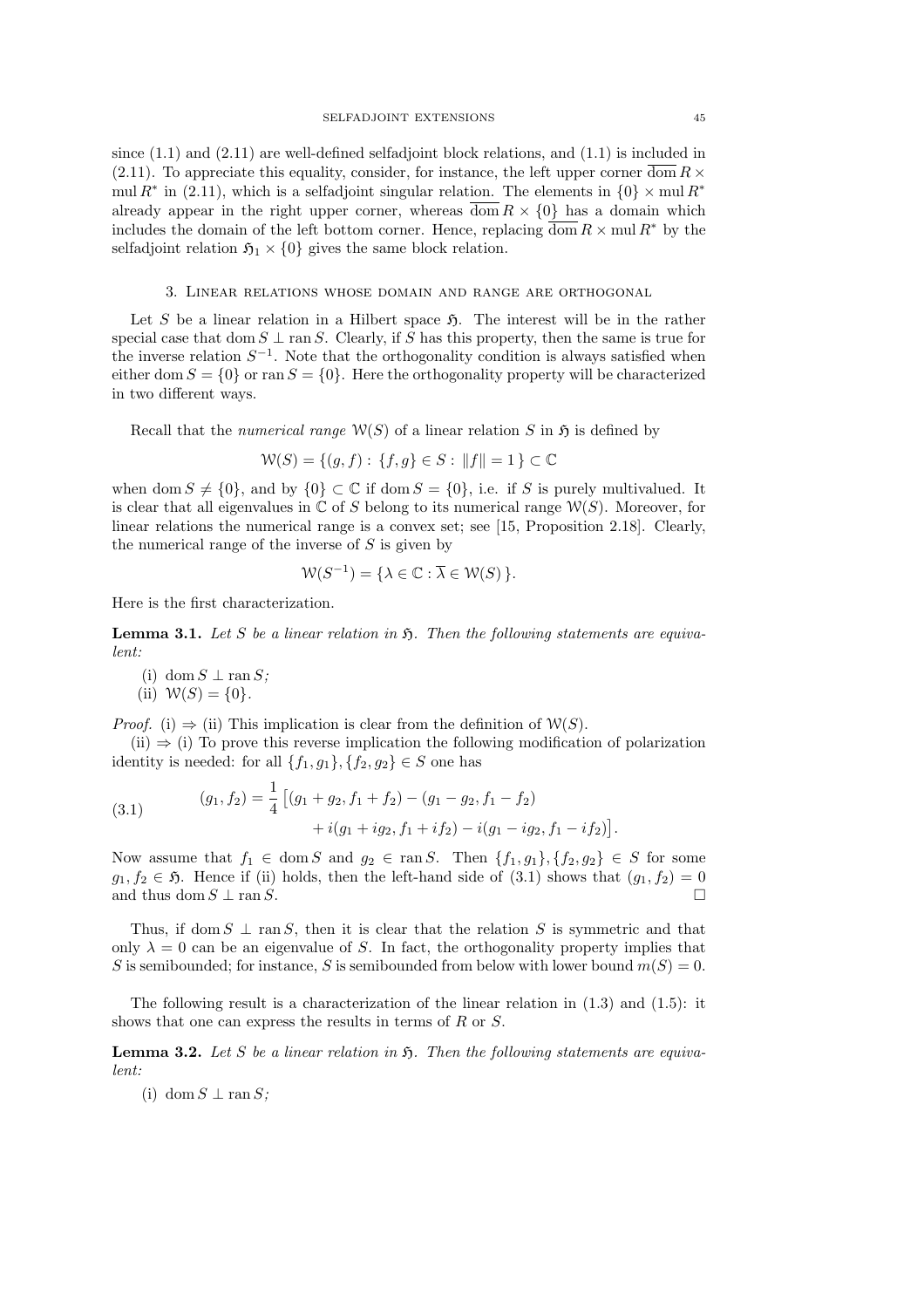(ii)  $\mathfrak{H} = \mathfrak{H}_1 \oplus \mathfrak{H}_2$  and there exists a linear relation R from  $\mathfrak{H}_1$  to  $\mathfrak{H}_2$ *, such that* 

(3.2) 
$$
S = \left\{ \left\{ \begin{pmatrix} f_1 \\ 0 \end{pmatrix}, \begin{pmatrix} 0 \\ g_2 \end{pmatrix} \right\} : \{f_1, g_2\} \in R \right\}.
$$

*Proof.* (i)  $\Rightarrow$  (ii) Assume that dom  $S \perp$  ran  $S$ . Then choose an orthogonal decomposition  $\mathfrak{H} = \mathfrak{H}_1 \oplus \mathfrak{H}_2$ , such that dom  $S \subset \mathfrak{H}_1$  and ran  $S \subset \mathfrak{H}_2$ . Define the linear relation R from  $\mathfrak{H}_1$  to  $\mathfrak{H}_2$  by

$$
R = \left\{ \{f_1, g_2\} \in \mathfrak{H}_1 \times \mathfrak{H}_2 : \left\{ \begin{pmatrix} f_1 \\ 0 \end{pmatrix}, \begin{pmatrix} 0 \\ g_2 \end{pmatrix} \right\} \in S \right\}.
$$

It follows that S is of the form (1.5). Of course, the choice dom  $S \subset \mathfrak{H}_1$  and ran  $S \in \mathfrak{H}_2$  is arbitrary: one may also interchange the spaces which results in taking the inverse of S.  $(ii) \Rightarrow (i)$  This implication is clear.

Note that the relation S in  $\mathfrak H$  defined in (3.2) is closed if and only if the relation R from  $\mathfrak{H}_1$  to  $\mathfrak{H}_2$  is closed.

In the rest of the paper the attention is restricted to linear relations in  $\mathfrak{H}$  for which dom  $S \perp$  ran S or, equivalently,  $\mathcal{W}(S) = \{0\}$ . In this case S is of the form (3.2). The elements of R as a linear relation from  $\mathfrak{H}_1$  to  $\mathfrak{H}_2$  will be denoted by  $\{f_1, f_2\}$ , but frequently, depending on the situation, also in vector notation by

$$
\begin{pmatrix} f_1 \\ f_2 \end{pmatrix}, \quad \text{where} \quad f_1 \in \mathfrak{H}_1, \quad f_2 \in \mathfrak{H}_2.
$$

The adjoint  $R^*$  is a closed linear relation from  $\mathfrak{H}_2$  to  $\mathfrak{H}_1$ . Hence, if R is closed, then it is clear that

(3.3) 
$$
\mathfrak{H}_1 \oplus \mathfrak{H}_2 = R \widehat{\oplus} R^{\perp},
$$

which is an orthogonal decomposition of  $\mathfrak{H}_1 \oplus \mathfrak{H}_2$ , where

(3.4) 
$$
R^{\perp} = JR^* = \left\{ \begin{pmatrix} \beta \\ -\alpha \end{pmatrix} : \{\alpha, \beta\} \in R^* \right\},\
$$

and J stands for the flip-flop operator  $J\{\varphi, \psi\} = {\psi, -\varphi}.$ 

# 4. A boundary triplet generated by a closed linear relation

Let S be a closed linear relation in a Hilbert space  $\mathfrak{H}$  for which dom  $S \perp \text{ran } S$ . Then  $\mathfrak{H} = \mathfrak{H}_1 \oplus \mathfrak{H}_2$  and there exists a closed linear relation R from  $\mathfrak{H}_1$  to  $\mathfrak{H}_2$  such that S is given by  $(3.2)$ . In order to describe the selfadjoint extensions of S in  $\mathfrak{H}$  a suitable boundary triplet will be chosen for  $S^*$ . A first step is the determination of the adjoint  $S^*$  of S below.

**Lemma 4.1.** Let R be a closed linear relation from  $\mathfrak{H}_1$  to  $\mathfrak{H}_2$  and let S be the closed *symmetric relation defined in* (3.2)*. Then*

(4.1) 
$$
S^* = \left\{ \left\{ \begin{pmatrix} h_1 \\ h_2 \end{pmatrix}, \begin{pmatrix} k_1 \\ k_2 \end{pmatrix} \right\} : h_1 \in \mathfrak{H}_1, \{h_2, k_1\} \in R^*, k_2 \in \mathfrak{H}_2 \right\}.
$$

*Proof.* The assertion follows immediately from the identity

$$
\left(\begin{pmatrix} k_1 \\ k_2 \end{pmatrix}, \begin{pmatrix} f_1 \\ 0 \end{pmatrix}\right) - \left(\begin{pmatrix} h_1 \\ h_2 \end{pmatrix}, \begin{pmatrix} 0 \\ g_2 \end{pmatrix}\right) = (k_1, f_1) - (h_2, g_2).
$$

This identity shows that the right-hand side of  $(4.1)$  is contained in the adjoint  $S^*$ , as  $(k_1, f_1) - (h_2, g_2) = 0$  for all  $\{f_1, g_2\} \in R$  and  $\{h_2, k_1\} \in R^*$ . The adjoint relation  $S^*$  is contained in the right-hand side of  $(4.1)$  as  $(k_1, f_1) = (h_2, g_2)$  for all  $\{f_1, g_2\} \in R$  implies that  $\{h_2, k_1\} \in R^*$ . .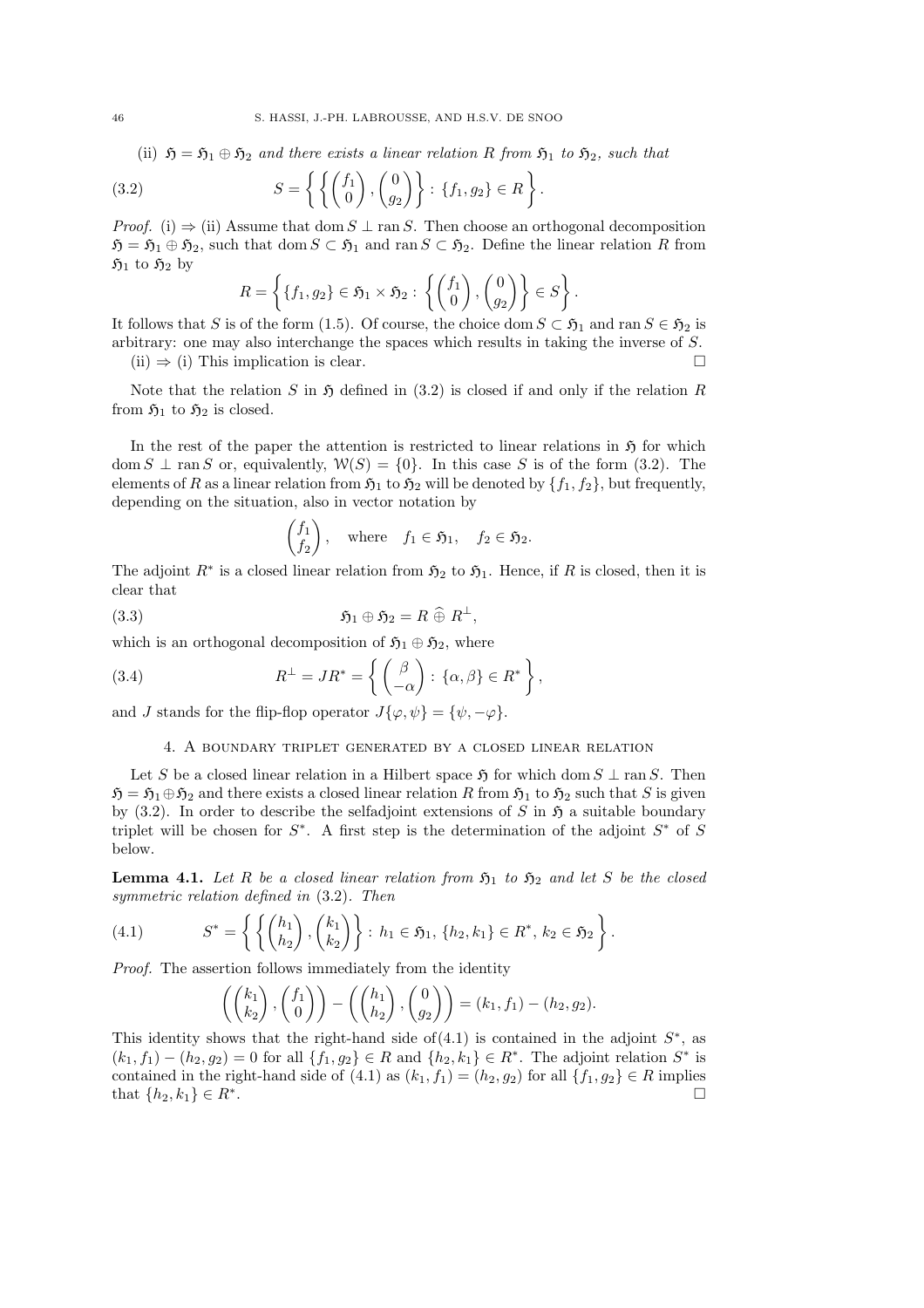For  $\lambda \in \mathbb{C}$  the eigenspace associated with (4.1) is given by

$$
\widehat{M}_{\lambda}(S^*) = \left\{ \left\{ \begin{pmatrix} h_1 \\ h_2 \end{pmatrix}, \begin{pmatrix} k_1 \\ k_2 \end{pmatrix} \right\} : k_1 = \lambda h_1, k_2 = \lambda h_2, \{h_2, k_1\} \in R^* \right\},\
$$

and, hence, with  $\mathfrak{N}_{\lambda}(S^*) = \text{ker }(S^* - \lambda)$ , one has

$$
\mathfrak{N}_{\lambda}(S^*) = \left\{ \begin{pmatrix} h_1 \\ h_2 \end{pmatrix} : \{h_2, \lambda h_1\} \in R^* \right\}.
$$

Likewise, the multivalued part of  $S^*$  is given by

mul 
$$
S^* = \left\{ \begin{pmatrix} k_1 \\ k_2 \end{pmatrix} : k_1 \in \text{mul } R^*, k_2 \in \mathfrak{H}_2 \right\}.
$$

The particular form of  $S^*$  in (4.1) leads to a "natural" boundary triplet for  $S^*$ ; cf. [5], [10]. For this, one needs to define a parameter space G, and it turns out that

(4.2) 
$$
\mathcal{G} = R^{\perp} = \left\{ \begin{pmatrix} h_1 \\ h_2 \end{pmatrix} : \{h_2, -h_1\} \in R^* \right\} = \mathfrak{N}_{-1}(S^*),
$$

is an appropriate candidate, where  $R^{\perp} = (\mathfrak{H}_1 \oplus \mathfrak{H}_2) \oplus R$ . It is useful to observe that for  ${h_1, h_2} \in \mathcal{G}$  there are the following trivial equivalences:

$$
h_2 = 0 \quad \Leftrightarrow \quad h_1 \in \text{mul } R^*,
$$

and, likewise

$$
h_1 = 0 \quad \Leftrightarrow \quad h_2 \in \text{ker } R^*.
$$

Let Q be the orthogonal projection from  $\mathfrak{H}_1 \oplus \mathfrak{H}_2$  onto  $\mathfrak{G}$ .

**Theorem 4.2.** Let R be a closed linear relation from  $\mathfrak{H}_1$  to  $\mathfrak{H}_2$  and let S be the symmetric *relation defined in* (3.2) *with adjoint* (4.1)*. Let* Q *be the orthogonal projection from*  $5_1 \oplus 5_2$  *onto*  $\Im$  *in* (4.2)*.* Assume that

(4.3) 
$$
\left\{ \begin{pmatrix} h_1 \\ h_2 \end{pmatrix}, \begin{pmatrix} k_1 \\ k_2 \end{pmatrix} \right\}, \quad \{h_2, k_1\} \in R^*,
$$

*is an element in* S <sup>∗</sup> *and define*

(4.4) 
$$
\Gamma_0\left\{ \begin{pmatrix} h_1 \\ h_2 \end{pmatrix}, \begin{pmatrix} k_1 \\ k_2 \end{pmatrix} \right\} = \begin{pmatrix} -k_1 \\ h_2 \end{pmatrix}
$$
 and  $\Gamma_1\left\{ \begin{pmatrix} h_1 \\ h_2 \end{pmatrix}, \begin{pmatrix} k_1 \\ k_2 \end{pmatrix} \right\} = Q \begin{pmatrix} h_1 \\ k_2 \end{pmatrix}$ .

*Then*  $\Gamma_0$  *and*  $\Gamma_1$  *are mappings from*  $S^*$  *onto* G *and*  $\{S, \Gamma_0, \Gamma_1\}$  *is a boundary triplet for the relation* S ∗ *.*

*Proof.* Observe for the element in (4.3) that  $\{h_2, k_1\} \in R^*$  by definition, so that by (4.2) one concludes that

$$
\binom{-k_1}{h_2} \in \mathcal{G}.
$$

Note that  $\Gamma_0$  and  $\Gamma_1$  map  $S^*$  into  $\mathcal{G}$ . Therefore, for general elements in  $S^*$  of the form

$$
\left\{ \begin{pmatrix} h_1 \\ h_2 \end{pmatrix}, \begin{pmatrix} k_1 \\ k_2 \end{pmatrix} \right\}, \quad \left\{ \begin{pmatrix} f_1 \\ f_2 \end{pmatrix}, \begin{pmatrix} g_1 \\ g_2 \end{pmatrix} \right\},\
$$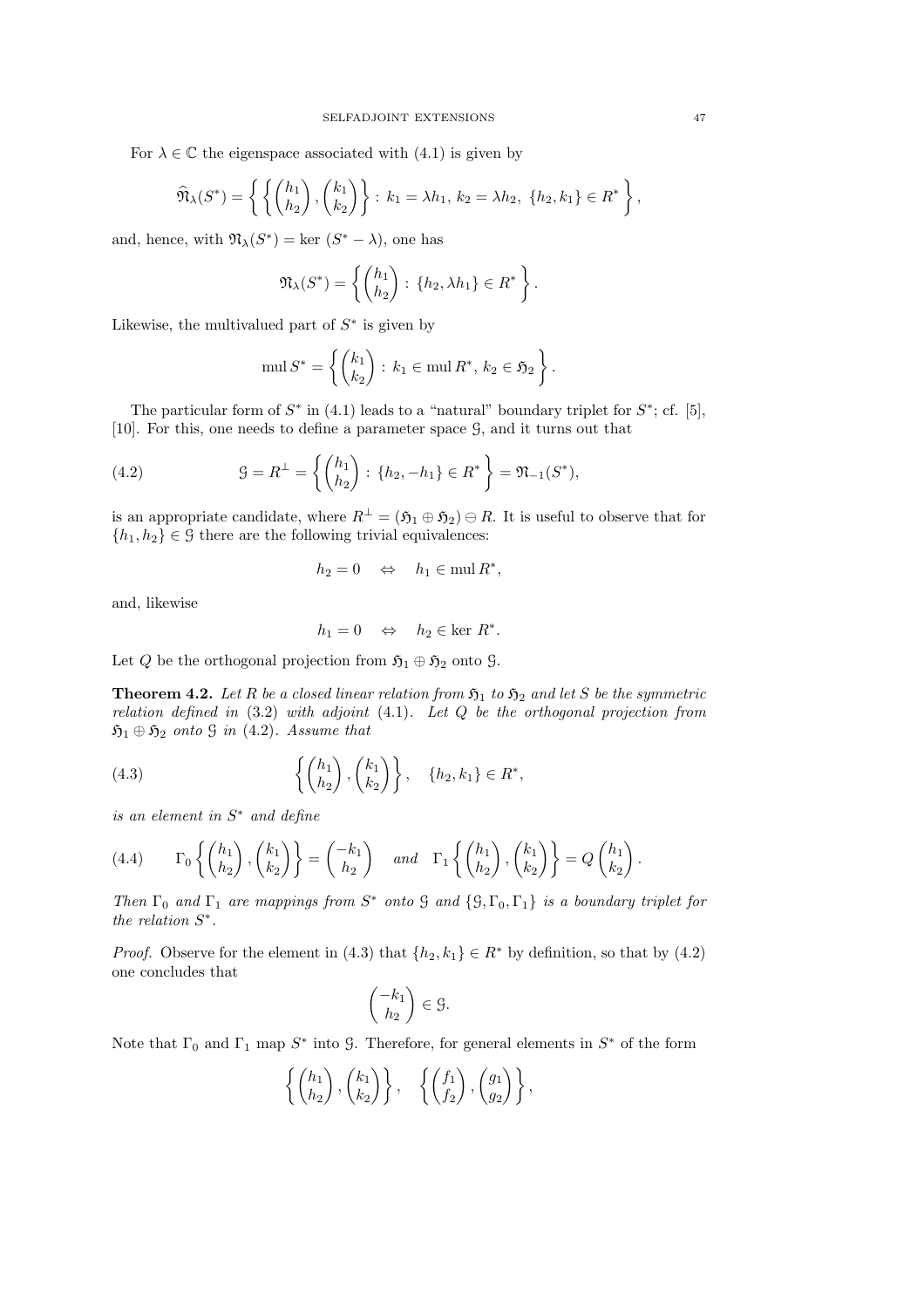one has the Green identity

$$
\begin{aligned}\n\left(\begin{pmatrix} k_1 \\ k_2 \end{pmatrix}, \begin{pmatrix} f_1 \\ f_2 \end{pmatrix}\right) - \left(\begin{pmatrix} h_1 \\ h_2 \end{pmatrix}, \begin{pmatrix} g_1 \\ g_2 \end{pmatrix}\right) \\
&= \left(\begin{pmatrix} h_1 \\ k_2 \end{pmatrix}, \begin{pmatrix} -g_1 \\ f_2 \end{pmatrix}\right) - \left(\begin{pmatrix} -k_1 \\ h_2 \end{pmatrix}, \begin{pmatrix} f_1 \\ g_2 \end{pmatrix}\right) \\
&= \left(\begin{pmatrix} h_1 \\ k_2 \end{pmatrix}, Q \begin{pmatrix} -g_1 \\ f_2 \end{pmatrix}\right) - \left(Q \begin{pmatrix} -k_1 \\ h_2 \end{pmatrix}, \begin{pmatrix} f_1 \\ g_2 \end{pmatrix}\right) \\
&= \left(Q \begin{pmatrix} h_1 \\ k_2 \end{pmatrix}, \begin{pmatrix} -g_1 \\ f_2 \end{pmatrix}\right) - \left(\begin{pmatrix} -k_1 \\ h_2 \end{pmatrix}, Q \begin{pmatrix} f_1 \\ g_2 \end{pmatrix}\right).\n\end{aligned}
$$

Thus the abstract Green identity holds with the mappings  $\Gamma_0$  and  $\Gamma_1$  in (4.4).

It is clear from the definition of  $S^*$  that the mapping  $\Gamma_0$  is onto  $\mathcal{G}$ . Furthermore, in the definition of  $S^*$  the elements  $h_1 \in \mathfrak{H}_1$  and  $k_2 \in \mathfrak{H}_2$  are arbitrary; in particular one can choose them as an arbitrary pair in  $\mathcal{G} = \mathfrak{N}_{-1}(S^*)$ . Hence, the joint mapping  $(\Gamma_0, \Gamma_1)$  takes  $S^*$  onto  $\mathcal{G} \times \mathcal{G}$ . Consequently,  $\{\mathcal{G}, \Gamma_0, \Gamma_1\}$  is a boundary triplet for the relation  $S^*$ .

The boundary triplet in (4.4) determines a pair of selfadjoint extensions of S. In particular,  $H = \text{ker } \Gamma_0$  is a selfadjoint extension of S given by

(4.5) 
$$
H = \left\{ \left\{ \begin{pmatrix} h_1 \\ 0 \end{pmatrix}, \begin{pmatrix} 0 \\ k_2 \end{pmatrix} \right\} : h_1 \in \mathfrak{H}_1, k_2 \in \mathfrak{H}_2 \right\},
$$

and  $m(H) = 0$ . It is clear that H is a singular relation as

$$
H = (\mathfrak{H}_1 \oplus \{0\})^\top \times (\{0\} \oplus \mathfrak{H}_2)^\top;
$$

cf. [14]. Note that H coincides with the block relation (1.2). Clearly, the spectrum of H consists only of the eigenvalue  $0 \in \sigma_{p}(H)$ , so that  $\rho(H) = \mathbb{C} \setminus \{0\}$ . Note that for  $\lambda \neq 0$ , it follows from the identity

$$
\left\{ \begin{pmatrix} h_1 \\ h_2 \end{pmatrix}, \begin{pmatrix} k_1 \\ k_2 \end{pmatrix} \right\} = \left\{ \begin{pmatrix} h_1 - \frac{1}{\lambda} k_1 \\ 0 \end{pmatrix}, \begin{pmatrix} 0 \\ k_2 - \lambda h_2 \end{pmatrix} \right\} + \left\{ \begin{pmatrix} \frac{1}{\lambda} k_1 \\ h_2 \end{pmatrix}, \begin{pmatrix} k_1 \\ \lambda h_2 \end{pmatrix} \right\},
$$

together with  $(4.1)$ ,  $(4.5)$ , and  $(4.2)$ , that

$$
S^* = H \widehat{+} \widehat{\mathfrak{N}}_{\lambda}(S^*), \quad \lambda \neq 0.
$$

It is straightforward to see that for  $\varphi_1 \in \mathfrak{H}_1$  and  $\varphi_2 \in \mathfrak{H}_2$  one has

$$
(H - \lambda)^{-1} \begin{pmatrix} \varphi_1 \\ \varphi_2 \end{pmatrix} = \begin{pmatrix} -\frac{1}{\lambda} \varphi_1 \\ \varphi_2 \end{pmatrix}, \quad \lambda \in \mathbb{C} \setminus \{0\}.
$$

These preparations lead to the descriptions for the  $\gamma$ -field and the Weyl function corresponding to the boundary triplet in (4.4).

**Theorem 4.3.** Let R be a closed linear relation from  $\mathfrak{H}_1$  to  $\mathfrak{H}_2$  and let S be the symmetric *relation defined in* (3.2)*. Let* Q *be the orthogonal projection from*  $\mathfrak{H}_1 \oplus \mathfrak{H}_2$  *onto* G *in* (4.2)*. Let the boundary triplet*  $\{9, \Gamma_0, \Gamma_1\}$  *be given by* (4.4)*. Then the corresponding*  $\gamma$ *-field and Weyl function are given by*

(4.6) 
$$
\gamma(\lambda) = \begin{pmatrix} -\frac{1}{\lambda} & 0 \\ 0 & 1 \end{pmatrix} \upharpoonright \mathcal{G}, \quad M(\lambda) = Q \begin{pmatrix} -\frac{1}{\lambda} & 0 \\ 0 & \lambda \end{pmatrix} \upharpoonright \mathcal{G}, \quad \lambda \in \mathbb{C} \setminus \{0\}.
$$

*Proof.* Recall that for any  $\lambda \in \mathbb{C}$  one has that

$$
\widehat{M}_{\lambda}(S^*) = \left\{ \left\{ \begin{pmatrix} h_1 \\ h_2 \end{pmatrix}, \begin{pmatrix} k_1 \\ k_2 \end{pmatrix} \right\} : \{h_2, k_1\} \in R^*, \ \ k_1 = \lambda h_1, \ k_2 = \lambda h_2 \right\}.
$$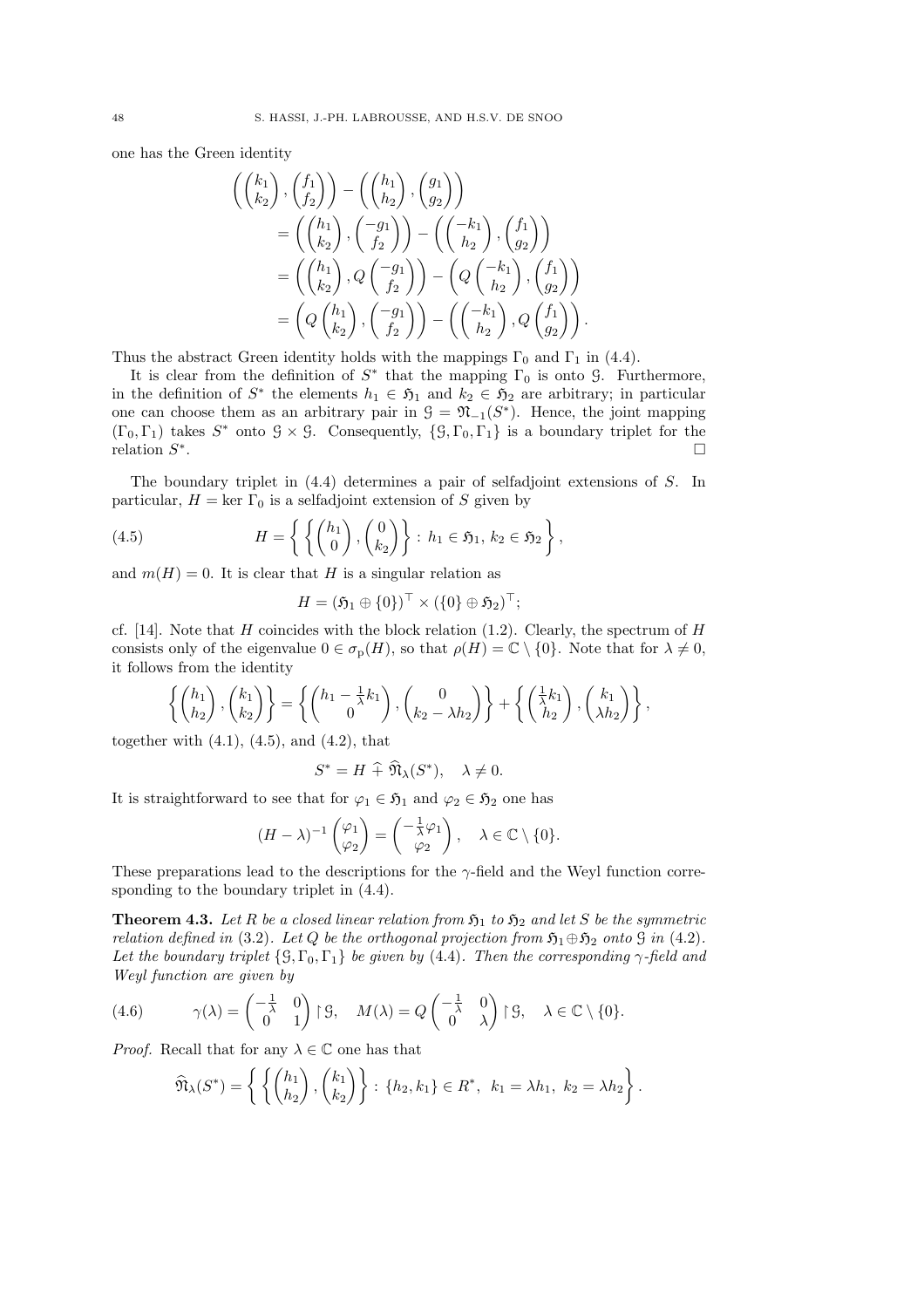Hence, for the elements in  $\widehat{\mathfrak{N}}_{\lambda}(S^*)$  it follows from (4.4) that

$$
\Gamma_0\left\{ \begin{pmatrix} h_1 \\ h_2 \end{pmatrix}, \begin{pmatrix} k_1 \\ k_2 \end{pmatrix} \right\} = \begin{pmatrix} -\lambda h_1 \\ h_2 \end{pmatrix}, \quad \Gamma_1\left\{ \begin{pmatrix} h_1 \\ h_2 \end{pmatrix}, \begin{pmatrix} k_1 \\ k_2 \end{pmatrix} \right\} = Q \begin{pmatrix} h_1 \\ \lambda h_2 \end{pmatrix}
$$

Therefore, by definition, the graph of the Weyl function  $M$  is given by

$$
M(\lambda) = \left\{ \left\{ \begin{pmatrix} -\lambda h_1 \\ h_2 \end{pmatrix}, Q \begin{pmatrix} h_1 \\ \lambda h_2 \end{pmatrix} \right\} : \{h_2, \lambda h_1\} \in R^* \right\},\
$$

or, equivalently, replacing  $-\lambda h_1$  by  $h_1$ ,

$$
M(\lambda) = \left\{ \left\{ \begin{pmatrix} h_1 \\ h_2 \end{pmatrix}, Q \begin{pmatrix} -\frac{1}{\lambda} h_1 \\ \lambda h_2 \end{pmatrix} \right\} : \{h_2, -h_1\} \in R^* \right\}.
$$

Likewise, by definition, the graph of the  $\gamma$ -field is given by

$$
\gamma(\lambda) = \left\{ \left\{ \begin{pmatrix} -\lambda h_1 \\ h_2 \end{pmatrix}, \begin{pmatrix} h_1 \\ h_2 \end{pmatrix} \right\} : \{h_2, \lambda h_1\} \in R^* \right\},\
$$

or, equivalently, replacing  $-\lambda h_1$  by  $h_1$ ,

$$
\gamma(\lambda) = \left\{ \left\{ \begin{pmatrix} h_1 \\ h_2 \end{pmatrix}, \begin{pmatrix} -\frac{1}{\lambda}h_1 \\ h_2 \end{pmatrix} \right\} : \{h_2, -h_1\} \in R^* \right\}
$$

This completes the proof.  $\Box$ 

The structure of the Weyl function  $M$  in (4.6) gives the following result immediately.

Corollary 4.4. *The Weyl function* M *satisfies the weak identity*

$$
\left(M(\lambda)\begin{pmatrix}h_1\\h_2\end{pmatrix},\begin{pmatrix}h_1\\h_2\end{pmatrix}\right)=-\frac{1}{\lambda}\left(h_1,h_1\right)+\lambda\left(h_2,h_2\right), \quad \begin{pmatrix}h_1\\h_2\end{pmatrix}\in\mathfrak{G},
$$

*where*  $\lambda \in \mathbb{C} \setminus \{0\}$ *.* 

In particular, the identity holds for  $\lambda < 0$ , so that  $\lambda \mapsto M(\lambda)$  is a nondecreasing function on  $(-\infty, 0)$ . The limits  $M(-\infty)$  and  $M(0)$  exist in the strong resolvent sense. Their particular form can be found via the asymptotic behavior of M near  $\lambda = -\infty$  and near  $\lambda = 0$ .

The boundary triplet in Theorem 4.2 can be used to parametrize all selfadjoint extensions of S in  $(3.2)$ . In fact, the selfadjoint extensions A of S are in one-to-one correspondence with the selfadjoint relations  $\Theta$  in  $\mathcal{G}$ , via

(4.7) 
$$
A_{\Theta} = \ker (\Gamma_1 - \Theta \Gamma_0),
$$

i.e., in other words

$$
(4.8) \t A_{\Theta} = \left\{ \left\{ \begin{pmatrix} h_1 \\ h_2 \end{pmatrix}, \begin{pmatrix} k_1 \\ k_2 \end{pmatrix} \right\} : \{h_2, k_1\} \in R^*, \left\{ \begin{pmatrix} -k_1 \\ h_2 \end{pmatrix}, Q \begin{pmatrix} h_1 \\ k_2 \end{pmatrix} \right\} \in \Theta \right\}.
$$

In particular, the relation  $\Theta = \{0\} \times \mathcal{G}$  is selfadjoint in G and corresponds to the selfadjoint extension  $H = \text{ker } \Gamma_0$  in (4.5). Likewise, the relation  $\Theta = \mathcal{G} \times \{0\}$ , i.e.,  $\Theta = 0$ , is selfadjoint in G and corresponds to the selfadjoint extension given by

(4.9) 
$$
K = \left\{ \left\{ \binom{h_1}{h_2}, \binom{k_1}{k_2} \right\} : \{h_1, k_2\} \in R, \{h_2, k_1\} \in R^* \right\},
$$

whose block representation is given by  $(1.1)$ ; cf.  $(2.11)$ . In general, the relation K is not semibounded, since  $(k_2, h_2) = (h_1, k_1)$  implies

$$
\left( \begin{pmatrix} k_1 \\ k_2 \end{pmatrix}, \begin{pmatrix} h_1 \\ h_2 \end{pmatrix} \right) = (k_1, h_1) + (k_2, h_2) = 2 \text{Re}(k_1, h_1),
$$

.

.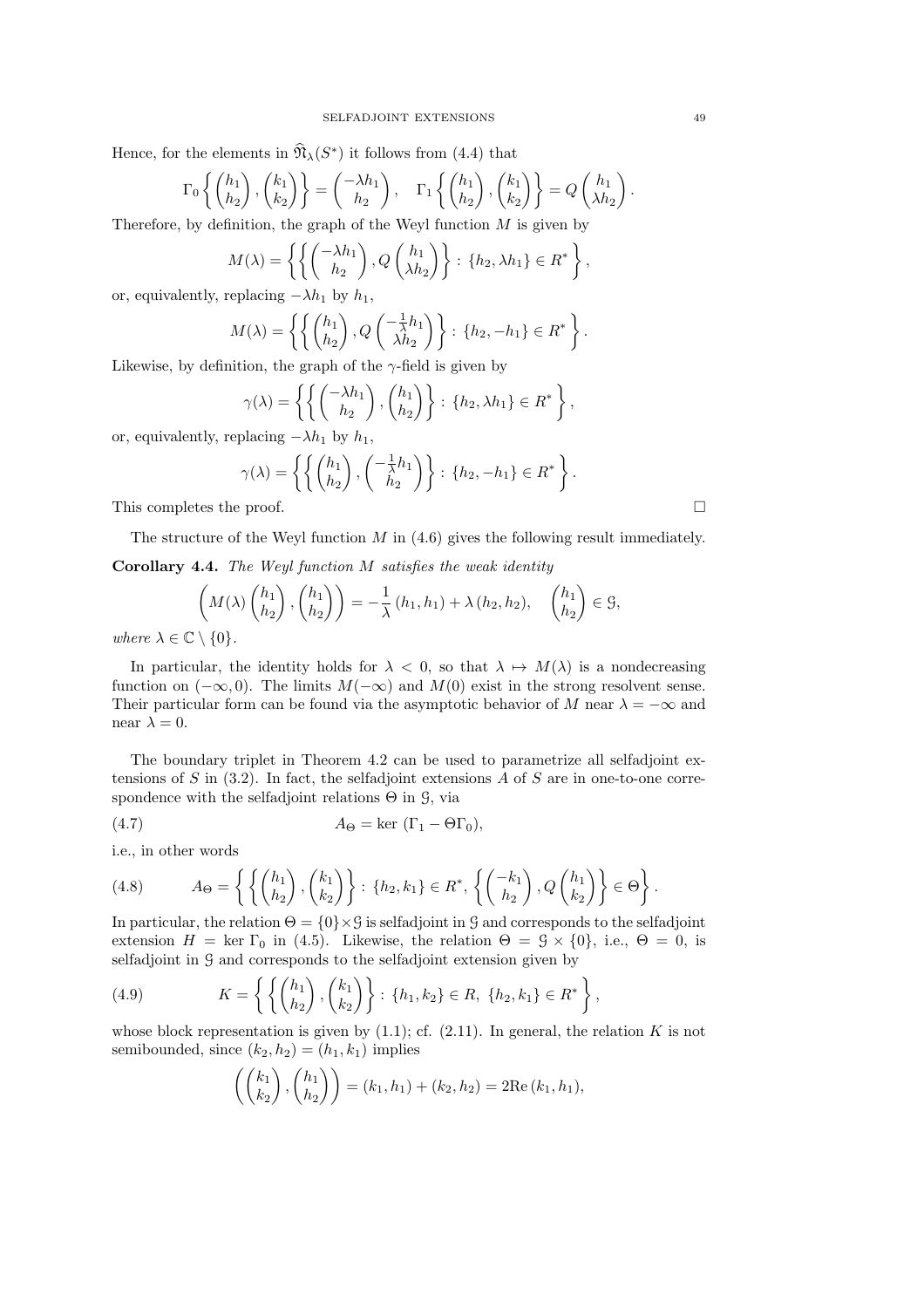which, in general, has no fixed sign. It is clear from  $(3.2)$ ,  $(4.1)$ ,  $(4.5)$ , and  $(4.9)$ , that the selfadjoint extensions  $H$  and  $K$  are transversal, i.e.,

$$
S^* = H \widehat{+} K,
$$

which, of course, agrees with the identities  $H = \text{ker } \Gamma_0$  and  $K = \text{ker } \Gamma_1$ ; cf. [10], [5].

# 5. On nonnegative selfadjoint extensions of nonnegative relations

Let S be nonnegative relation in a Hilbert space  $\mathfrak{H}$ , in other words,  $(g, f) \geq 0$  for all  $\{f, g\} \in S$ . Such a relation S determines a nonnegative form  $\mathfrak s$  on the domain  $dom \mathfrak{s} = dom S$  via

$$
\mathfrak{s}[f,g] = (f',g), \quad \{f,f'\}, \{g,g'\} \in S.
$$

The form  $\mathfrak s$  is closable, i.e., its closure  $\overline{\mathfrak s}$  is a closed nonnegative form. On the other hand, if t is a closed nonnegative form in a Hilbert space  $\mathfrak{H}$ , then the first representation theorem asserts that there is a unique nonnegative selfadjoint relation H in  $\mathfrak{H}$  such that t is the closure of the nonnegative form determined by  $H$ . This one-to-one correspondence between closed nonnegative forms and nonnegative selfadjoint relations in  $\mathfrak{H}$  is indicated by  $\mathfrak{t} = \mathfrak{t}_H$ . More precisely,  $\mathfrak{t} = \mathfrak{t}_{H_s}$ , where  $H_s$  is the selfadjoint operator part of H and mul  $H = \mathfrak{H} \ominus \overline{\text{dom }\mathfrak{t}}$ .

If S is a nonnegative relation, then the closure of  $\mathfrak s$  is a closed nonnegative form  $\mathfrak t_{S_F}$ that corresponds to a nonnegative selfadjoint extension  $S_F$  of S, namely the Friedrichs extension of S. Note that in the case that S is selfadjoint, its so-called *Friedrichs extension* coincides with S. In general, the Friedrichs extension  $S_F$  of S can be obtained by

(5.1) 
$$
S_F = \{ \{h, k\} \in S^* : h \in \text{dom} \, \mathfrak{t}_{S_F} \}.
$$

Since S is nonnegative, so is  $S^{-1}$ . Therefore, also

(5.2) 
$$
S_K = ((S^{-1})_F)^{-1}
$$

is a nonnegative selfadjoint extension of S, the so-called *Kre˘ın-von Neumann extension*. Thanks to (5.1) (with S replaced by  $S^{-1}$ ) and (5.2), the Kreĭn-von Neumann extension  $S_K$  of S can be obtained by

(5.3) 
$$
S_K = \{ \{h, k\} \in S^* : k \in \text{dom } \mathfrak{t}_{(S^{-1})_F} \}.
$$

The Friedrichs extension and the Kreĭn-von Neumann extension are extreme extensions in the following sense. If  $A$  is nonnegative selfadjoint extension of  $S$ , then  $S_K \leq A \leq S_K$ , or, equivalently,

(5.4) 
$$
(S_F + I)^{-1} \le (A + I)^{-1} \le (S_K + I)^{-1}.
$$

Conversely, if A is a nonnegative selfadjoint relation that satisfies  $(5.4)$ , then A is an extension, not only of S, but also of the closed symmetric relation  $S_0 = S_F \cap S_K$  of S, that is  $S_0 \subset A$ ; cf. [5, Theorem 5.4.6]. Consequently, the nonnegative selfadjoint extensions of S and  $S_0$  coincide.

Equivalent to the inequalities in  $(5.4)$  is that the corresponding forms satisfy

$$
\mathfrak{t}_{S_K}\leq\mathfrak{t}_A\leq\mathfrak{t}_{S_F};
$$

cf. [5], where the last inequality actually means  $t_{S_F} \subset t_A$ . A nonnegative selfadjoint extension A of S is said to be *extremal* if

$$
(5.5) \t\t (t_{S_F} \subset) t_A \subset t_{S_K}.
$$

It is known that a nonnegative selfadjoint extension  $A$  of  $S$  is extremal if and only if

inf  $\{(f'-h', f-h) : \{h,h'\} \in S\} = 0$  for all  $\{f,f'\} \in A$ .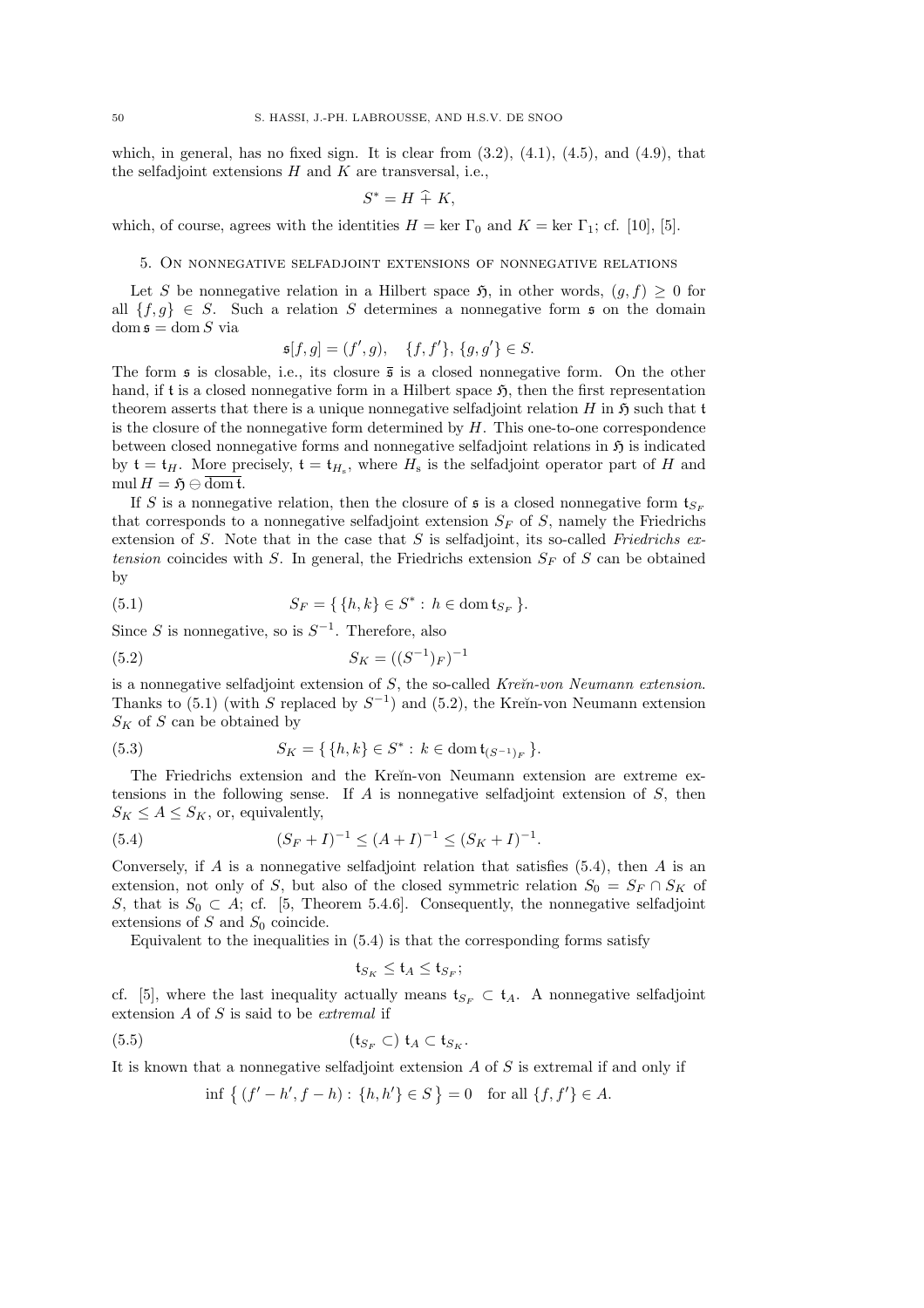cf. [3]. For various equivalent conditions for extremality of A, see also [2], [4], and further references in these papers. By the above definition, which uses the inclusion in  $\mathfrak{t}_{S_K}$  of the associated closed forms, it is clear that the extremal extensions of  $S$  are at the same time also extremal extensions of  $S_0$  and, vice versa.

The case of present interest is where the numerical range of the symmetric relation S in 5 is trivial:  $W(S) = \{0\}$ ; see Section 3. Then the form s determined by S is trivial by Lemma 3.1

$$
\mathfrak{s}[f,g] = (f',g) = 0, \quad \{f,f'\}, \{g,g'\} \in S.
$$

In particular, the form topology coincides with the Hilbert space topology. Then the closure  $\mathfrak{t}_{S_F}$  of  $\mathfrak{t}_S$  satisfies

$$
\mathfrak{t}_{S_F} = 0, \quad \text{dom } \mathfrak{t}_{S_F} = \overline{\text{dom } S}.
$$

Therefore, the Friedrichs extension  $S_F$  of S is given by

(5.6) 
$$
S_F = \{ \{h, k\} \in S^* : h \in \overline{\text{dom}} S \};
$$

cf. (5.1). Likewise, since also  $W(S^{-1}) = \{0\}$ , it follows from (5.2) that

(5.7) 
$$
S_K = \{ \{h, k\} \in S^* : k \in \overline{\operatorname{ran}} S \}.
$$

Now let A be a nonnegative selfadjoint extension of S such that  $W(A) = \{0\}$ , which clearly implies that  $W(S) = \{0\}$ . Then the corresponding form  $\mathfrak{t}_A$  is trivial with closed domain dom A that contains dom S.

**Lemma 5.1.** Let S be nonnegative relation in a Hilbert space  $\mathfrak{H}$  and assume that  $\mathcal{W}(S_K)$  = {0}*. Then for a nonnegative selfadjoint extension* A *of* S *the following conditions are equivalent:*

- (i) A *is an extremal extension of* S*;*
- (ii)  $W(A) = \{0\}.$

*Proof.* The assumption about  $S_K$  shows that dom  $S_K \perp \text{ran } S_K$ . Hence the closed form  $t_{S_K}$  corresponding to  $S_K$  is the zero form on the closed domain dom  $S_K$ .

(i)  $\Rightarrow$  (ii) Let A be an extremal extension of S. Then by (5.5) one has  $t_A \subset t_{S_K}$ . Hence  $\mathfrak{t}_A$  is the zero form on dom  $\mathfrak{t}_A$ . In particular, it follows that  $\mathcal{W}(A) = \{0\}.$ 

(ii)  $\Rightarrow$  (i) Assume that  $W(A) = \{0\}$ , so that the closed form generated by A is the zero form on its necessarily closed domain. By the inequality  $S_K \leq A$  one has dom  $\mathfrak{t}_A \subset \text{dom } \mathfrak{t}_{S_K}$  and hence as a zero form  $\mathfrak{t}_A$  is a closed restriction of the form  $\mathfrak{t}_{S_K}$ , i.e., it satisfies (5.5). Hence A is an extremal extension of S.  $\Box$ 

# 6. Explicit description of all nonnegative selfadjoint extensions

This section contains formulas for the Friedrichs and Kreĭn-von Neumann extensions of S in  $(3.2)$ . As, in general, they are not transversal as extensions of S, the closed symmetric extension  $S_F \cap S_K$  of S will be used as the underlying symmetric extension for an alternative boundary triplet. First, the Friedrichs extension  $S_F$  of S will be determined.

**Lemma 6.1.** Let R be a closed linear relation from  $\mathfrak{H}_1$  to  $\mathfrak{H}_2$  and let S be the relation *defined in* (3.2). Then the Friedrichs extension  $S_F$  of S is given by

(6.1) 
$$
S_F = (\overline{\text{dom}} R \oplus \{0\})^\top \times (\text{mul } R^* \oplus \mathfrak{H}_2)^\top.
$$

*Proof.* Observe from the definition of S in (3.2) that  $W(S) = \{0\}$  and that

$$
\overline{\text{dom}} S = (\overline{\text{dom}} R \oplus \{0\})^{\top}.
$$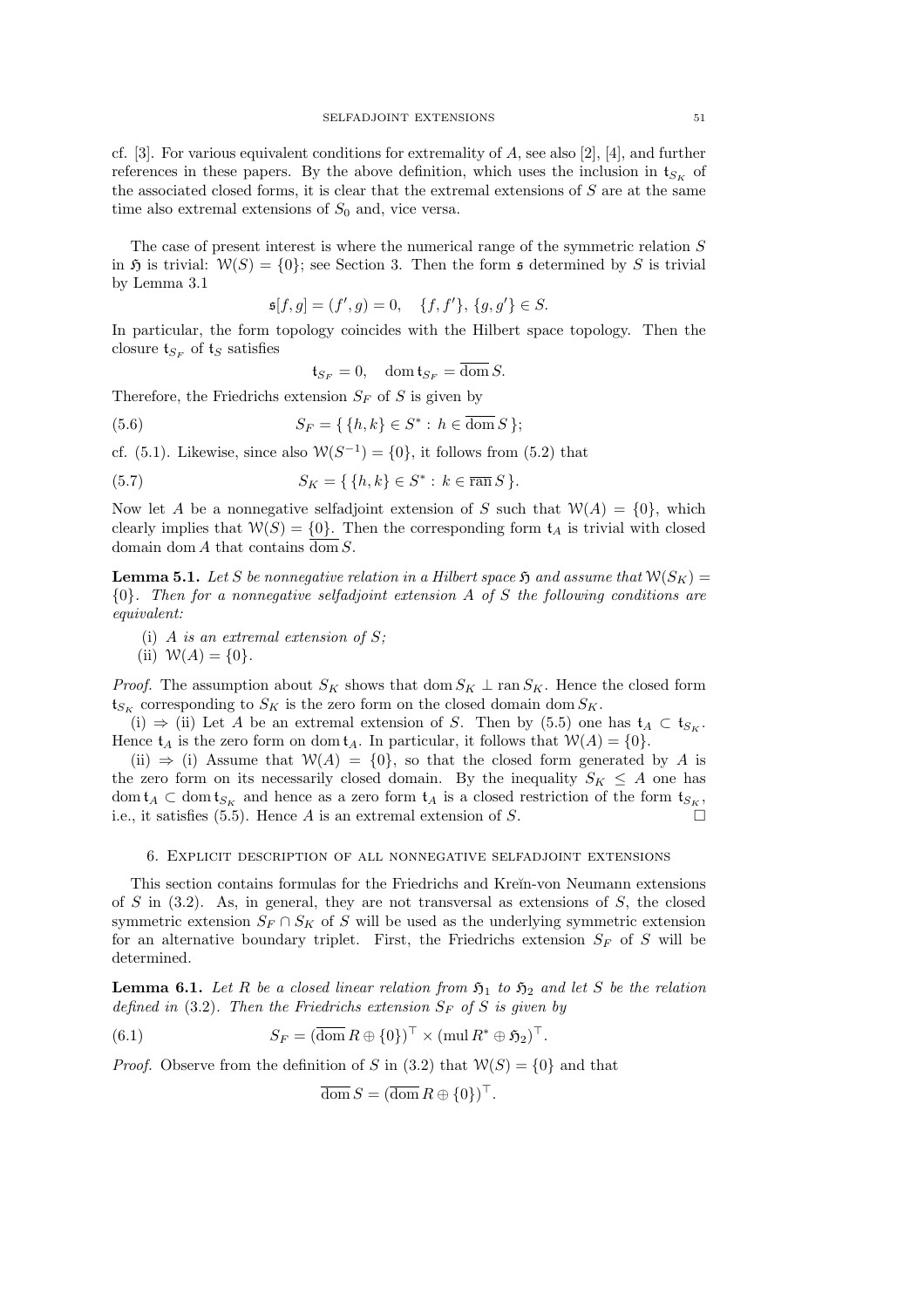Then, thanks to (5.6), one sees that

$$
S_F = \left\{ \left\{ \begin{pmatrix} h_1 \\ h_2 \end{pmatrix}, \begin{pmatrix} k_1 \\ k_2 \end{pmatrix} \right\} \in S^* : h_1 \in \overline{\text{dom }R}, h_2 = 0 \right\}.
$$

Hence, it follows from  $(4.1)$  that  $(6.1)$  holds.

Next, the Kreĭn-von Neumann extension  $S_K$  will be determined in a similar way.

**Lemma 6.2.** Let R be a closed linear relation from  $\mathfrak{H}_1$  to  $\mathfrak{H}_2$  and let S be the relation *defined in* (3.2). Then the Kreïn-von Neumann extension  $S_K$  of S is given by

(6.2) 
$$
S_K = (\mathfrak{H}_1 \oplus \ker R^*)^\top \times (\{0\} \oplus \overline{\operatorname{ran}} R)^\top.
$$

*Proof.* Observe from the definition of S in (3.2) that  $W(S^{-1}) = \{0\}$  and

$$
\overline{\operatorname{ran}} S = (\{0\} \oplus \overline{\operatorname{ran}} R)^{\top}.
$$

Then, thanks to (5.7), one sees that

$$
S_K = \left\{ \left\{ \begin{pmatrix} h_1 \\ h_2 \end{pmatrix}, \begin{pmatrix} k_1 \\ k_2 \end{pmatrix} \right\} \in S^* : k_1 = 0, k_2 \in \overline{\operatorname{ran}} R \right\}.
$$

Hence, it follows from (4.1) that (6.2) holds.  $\square$ 

It is clear from Lemma 6.2 that dom  $S_K \perp \text{ran } S_K$  or, equivalently,  $W(S_K) = \{0\};$ see Lemma 3.1. Hence from Lemma 5.1 one obtains the following characterization for extremal extensions of S.

Corollary 6.3. *Let* S *be the relation defined in* (3.2)*. Then the Kre˘ın-von Neumann extension*  $S_K$  *of* S *satisfies*  $W(S_K) = \{0\}$  *and for a nonnegative selfadjoint extension* A *of* S *the following conditions are equivalent:*

- (i) A *is an extremal extension of* S*;*
- (ii)  $W(A) = \{0\}.$

The Friedrichs and the Kreĭn-von Neumann extensions are selfadjoint extensions of  $S$ , which are both singular. According to Corollary 2.7, there are the block representations

(6.3) 
$$
S_F = \begin{pmatrix} \overline{\text{dom }R} \times \text{mul } R^* & \{0\} \times \text{mul } R^* \\ \overline{\text{dom }R} \times \mathfrak{H}_2 & \{0\} \times \mathfrak{H}_2 \end{pmatrix} = \begin{pmatrix} \mathfrak{H}_1 \times \{0\} & \{0\} \times \text{mul } R^* \\ \overline{\text{dom }R} \times \mathfrak{H}_2 & \{0\} \times \mathfrak{H}_2 \end{pmatrix},
$$

cf. Remark 2.8, and, likewise,

$$
S_K = \begin{pmatrix} \mathfrak{H}_1 \times \{0\} & \ker R^* \times \{0\} \\ \mathfrak{H}_1 \times \overline{\operatorname{ran}} R & \ker R^* \times \overline{\operatorname{ran}} R \end{pmatrix}.
$$

The Friedrichs and the Kreĭn-von Neumann extensions have the same lower bound. It may happen that the Friedrichs and Kreĭn-von Neumann extensions of  $S$  coincide. The following statement is clear from Lemma 6.1 and Lemma 6.2.

**Corollary 6.4.** Let R be a closed linear relation from  $\mathfrak{H}_1$  to  $\mathfrak{H}_2$  and let S be the relation *defined in* (3.2)*. The following statements are equivalent:*

- (i)  $S_F = S_K$ ;
- (ii)  $\overline{\text{dom}} R = \mathfrak{H}_1$  and  $\overline{\text{ran}} R = \mathfrak{H}_2$ .

It follows from the above representations  $(6.1)$  and  $(6.2)$  that the nonnegative selfadjoint extensions  $S_F$  and  $S_K$  of S satisfy

$$
S_F \cap S_K = (\overline{\text{dom}} R \oplus \{0\})^\top \times (\{0\} \oplus \overline{\text{ran}} R)^\top.
$$

Thus  $S_F$  and  $S_K$  are disjoint if and only if the relation R is singular. In the opposite case,  $S_F$  and  $S_K$  are not disjoint and so not transversal. Now introduce the following symmetric extension of S:

(6.4) 
$$
S_0 = S_F \cap S_K = (\overline{\text{dom}} R \oplus \{0\})^\top \times (\{0\} \oplus \overline{\text{ran}} R)^\top.
$$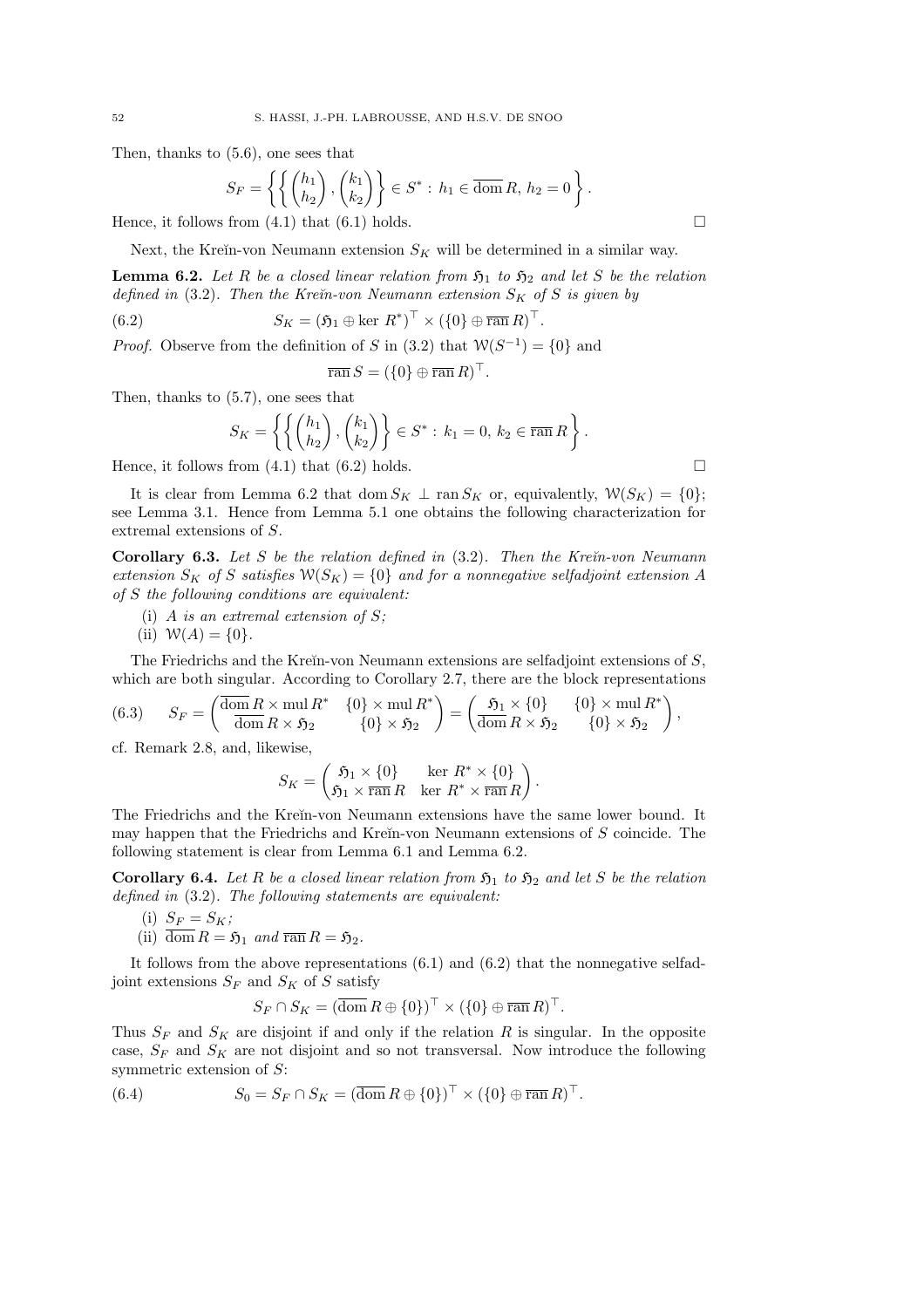Then, by definition,  $S_F$  and  $S_K$  are disjoint as selfadjoint extensions of  $S_0$ . It is known that the nonnegative selfadjoint extensions of  $S$  and  $S_0$  coincide; cf. Section 6. The following lemma shows that  $S_F$  and  $S_K$  are transversal extensions of  $S_0$ .

**Lemma 6.5.** *The adjoint of the symmetric relation*  $S_0$  *in* (6.4) *is given by* 

(6.5) 
$$
S_0^* = \left\{ \left\{ \begin{pmatrix} h_1 \\ h_2 \end{pmatrix}, \begin{pmatrix} k_1 \\ k_2 \end{pmatrix} \right\} : \begin{matrix} h_1 \in \mathfrak{H}_1, & k_1 \in \text{mul } R^* \\ h_2 \in \text{ker } R^*, & k_2 \in \mathfrak{H}_2 \end{matrix} \right\}
$$

and it satisfies the equality  $S_0^* = S_F \hat{+} S_K$ .

*Proof.* The description of  $S_0^*$  is obtained from (6.4), e.g., by means of the equality  $S_0^*$  =  $JS_0^{\perp}$ , which shows that

$$
S_0^* = (\mathfrak{H}_1 \oplus \ker R^*)^\top \times (\operatorname{mul} R^* \oplus \mathfrak{H}_2)^\top;
$$

cf. (3.3) and (3.4). The equality  $S_0^* = S_F \hat{+} S_K$  is now clear from the descriptions of  $S_F$ in (6.1) and  $S_K$  in (6.2).

According to Corollary 6.4 the equality  $S_F = S_K$  holds precisely when the subspace

(6.6) 
$$
\mathcal{G}_0 = \text{mul } R^* \times \text{ker } R^* \subset \mathfrak{H}_1 \times \mathfrak{H}_2
$$

is zero. In what follows it is assumed that  $\mathcal{G}_0 \neq \{0\}$  and all nonnegative selfadjoint extensions are described. Observe, that  $\mathcal{G}_0 \subset \mathcal{G} = \mathfrak{N}_{-1}(S^*)$ ; see (4.2). First notice that for  $\lambda \in \mathbb{C}$  the eigenspace associated with (6.5) is given by

(6.7) 
$$
\widehat{m}_{\lambda}(S_0^*) = \left\{ \left\{ \begin{pmatrix} h_1 \\ h_2 \end{pmatrix}, \begin{pmatrix} k_1 \\ k_2 \end{pmatrix} \right\} : \begin{matrix} k_1 = \lambda h_1, & h_2 \in \ker R^* \\ k_2 = \lambda h_2, & k_1 \in \text{mul } R^* \end{matrix} \right\}.
$$

In particular, for  $\lambda \neq 0$  the eigenspace  $\mathfrak{N}_{\lambda}(S_0^*) = \text{ker }(S_0^* - \lambda)$  has the form

(6.8) 
$$
\mathfrak{N}_{\lambda}(S_0^*) = \left\{ \begin{pmatrix} h_1 \\ h_2 \end{pmatrix} : h_1 \in \text{mul } R^*, h_2 \in \text{ker } R^* \right\}.
$$

Hence,  $\mathfrak{N}_{\lambda}(S_0^*) = \mathfrak{G}_0 \subset \mathfrak{G}$  for all  $\lambda \neq 0$ . Let  $Q_0$  be the orthogonal projection from  $\mathfrak{H}_1 \oplus \mathfrak{H}_2$  onto  $\mathfrak{G}_0$ , i.e.,  $Q_0 = P_{\text{mul }R^*} \times P_{\text{ker }R^*}$ , where  $P_{\text{mul }R^*}$  is the orthogonal projection from  $\mathfrak{H}_1$  onto mul  $R^*$  and where  $P_{\text{ker } R^*}$  is the orthogonal projection from  $\mathfrak{H}_2$  onto ker  $R^*$ .

In order to describe all nonnegative selfadjoint extensions of  $S_0$ , it is convenient to construct a boundary triplet  $\{S_0, \Gamma_0^0, \Gamma_1^0\}$  for  $S_0^*$  such that  $S_F = \text{ker } \Gamma_0^0$  and  $S_K = \text{ker } \Gamma_1^0$ . Such boundary triplets were introduced and studied by Arlinski<sup>v</sup> in [1] as a special case of so-called positive boundary triplets (also called positive boundary value spaces) which were introduced earlier by Kochubei [17] and used for describing nonnegative selfadjoint extensions of a nonnegative operator  $S$  in the case when 0 is a regular type point of S. The general case was treated also in [7]. A boundary triplet with ker  $\Gamma_0^0 = S_F$  and ker  $\Gamma_1^0 = S_K$  from [1] is often called a basic (positive) boundary triplet (cf. [4], [5]). Such a boundary triplet is convenient, since all nonnegative selfadjoint extensions of  $S_0$  can be parametrized simply by means of nonnegative selfadjoint relations  $\Theta$  in the (boundary) space  $\mathcal{G}_0$  (cf. Theorem 6.8 below).

**Proposition 6.6.** Let the symmetric relation  $S_0$  be defined by (6.4) with the adjoint (6.5). Let  $Q_0$  be the orthogonal projection from  $\mathfrak{H}_1 \oplus \mathfrak{H}_2$  onto  $\mathfrak{G}_0$ . Then for

$$
\left\{ \begin{pmatrix} h_1 \\ h_2 \end{pmatrix}, \begin{pmatrix} k_1 \\ k_2 \end{pmatrix} \right\} \in S_0^*,
$$

*define*

(6.9) 
$$
\Gamma_0^0\left\{ \begin{pmatrix} h_1 \\ h_2 \end{pmatrix}, \begin{pmatrix} k_1 \\ k_2 \end{pmatrix} \right\} = Q_0 \begin{pmatrix} h_1 \\ h_2 \end{pmatrix} \text{ and } \Gamma_1^0\left\{ \begin{pmatrix} h_1 \\ h_2 \end{pmatrix}, \begin{pmatrix} k_1 \\ k_2 \end{pmatrix} \right\} = Q_0 \begin{pmatrix} k_1 \\ k_2 \end{pmatrix}.
$$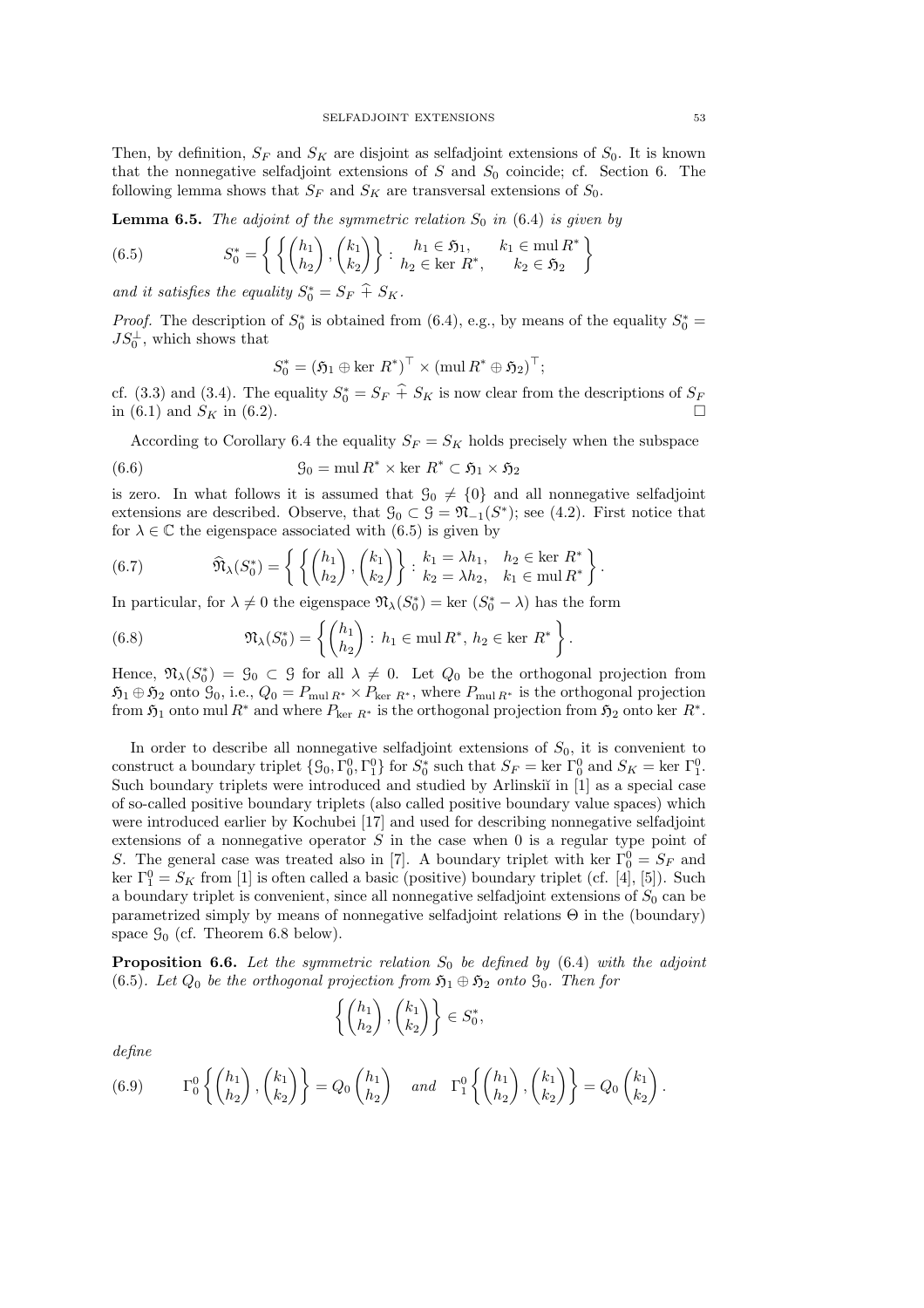*Then*  $\{S_0, \Gamma_0^0, \Gamma_1^0\}$  *is a boundary triplet for the relation*  $S_0^*$ *. Furthermore, one has* ker  $\Gamma_0^0$  =  $S_F$  *and* ker  $\Gamma_1^0 = S_K$ .

*Proof.* For general elements in  $S_0^*$  of the form

$$
\left\{ \begin{pmatrix} h_1 \\ h_2 \end{pmatrix}, \begin{pmatrix} k_1 \\ k_2 \end{pmatrix} \right\}, \quad \left\{ \begin{pmatrix} f_1 \\ f_2 \end{pmatrix}, \begin{pmatrix} g_1 \\ g_2 \end{pmatrix} \right\},\,
$$

with  $k_1, g_1 \in \text{mul } R^*$  and  $h_2, f_2 \in \text{ker } R^*$  one has the Green identity

$$
\begin{split}\n&\left( \begin{pmatrix} k_1 \\ k_2 \end{pmatrix}, \begin{pmatrix} f_1 \\ f_2 \end{pmatrix} \right) - \left( \begin{pmatrix} h_1 \\ h_2 \end{pmatrix}, \begin{pmatrix} g_1 \\ g_2 \end{pmatrix} \right) \\
&= (k_1, f_1) + (k_2, f_2) - (h_1, g_1) - (h_2, g_2) \\
&= (P_{\text{mul }R^*}k_1, f_1) + (k_2, P_{\text{ker }R^*}f_2) - (h_1, P_{\text{mul }R^*}g_1) - (P_{\text{ker }R^*}h_2, g_2) \\
&= \left( Q_0 \begin{pmatrix} k_1 \\ k_2 \end{pmatrix}, Q_0 \begin{pmatrix} f_1 \\ f_2 \end{pmatrix} \right) - \left( Q_0 \begin{pmatrix} h_1 \\ h_2 \end{pmatrix}, Q_0 \begin{pmatrix} g_1 \\ g_2 \end{pmatrix} \right).\n\end{split}
$$

Thus the abstract Green identity holds with the mappings  $\Gamma_0^0$  and  $\Gamma_1^0$  in (6.9).

Furthermore, in the definition of  $S_0^*$  the elements  $h_1 \in \mathfrak{H}_1$  and  $h_2 \in \text{ker } R^*$  are arbitrary and independent from the choice of the elements  $k_1 \in \text{mul } R^*$  and  $k_2 \in \mathfrak{H}_2$ . Hence, the pair of mappings  $(\Gamma_0^0, \Gamma_1^0)$  takes  $S_0^*$  onto  $\mathcal{G}_0 \times \mathcal{G}_0$ . Consequently,  $\{\mathcal{G}_0, \Gamma_0^0, \Gamma_1^0\}$ is a boundary triplet for  $S_0^*$ .

The identities ker  $\Gamma_0^0 = S_F$  and ker  $\Gamma_1^0 = S_K$  follow from the definitions in (6.9) and the descriptions of  $S_F$  in (6.1) and  $S_K$  in (6.2), respectively.

The next result gives the  $\gamma$ -field and the Weyl function corresponding to the boundary triplet  $\{S_0, \Gamma_0^0, \Gamma_1^0\}.$ 

**Proposition 6.7.** Let the boundary triplet  $\{S_0, \Gamma_0^0, \Gamma_1^0\}$  for  $S_0^*$  be as defined in Proposi*tion* 6.6*. Then the corresponding* γ*-field and Weyl function are given by*

$$
\gamma_0(\lambda) : \mathcal{G}_0 \to \mathfrak{N}_{\lambda}(S_0^*), \begin{pmatrix} h_1 \\ h_2 \end{pmatrix} \to \begin{pmatrix} h_1 \\ h_2 \end{pmatrix}; \quad M_0(\lambda) = \lambda I_{\mathcal{G}_0}, \quad \lambda \in \mathbb{C} \setminus \{0\}.
$$

*Proof.* Recall from (6.7) that for any  $\lambda \neq 0$  one has that

$$
\widehat{\mathfrak{N}}_{\lambda}(S_0^*) = \left\{ \left\{ \begin{pmatrix} h_1 \\ h_2 \end{pmatrix}, \lambda \begin{pmatrix} h_1 \\ h_2 \end{pmatrix} \right\} : h_1 \in \text{mul } R^*, h_2 \in \text{ker } R^* \right\}.
$$

Thus, for the elements in  $\widehat{\mathfrak{N}}_{\lambda}(S_0^*)$  it follows from (6.9) and the equality  $\mathfrak{N}_{\lambda}(S_0^*) = 9_0$ ,  $\lambda \neq 0$ , in (6.8) that

$$
\Gamma_0\left\{ \begin{pmatrix} h_1 \\ h_2 \end{pmatrix}, \lambda \begin{pmatrix} h_1 \\ h_2 \end{pmatrix} \right\} = \begin{pmatrix} h_1 \\ h_2 \end{pmatrix}, \quad \Gamma_1\left\{ \begin{pmatrix} h_1 \\ h_2 \end{pmatrix}, \lambda \begin{pmatrix} h_1 \\ h_2 \end{pmatrix} \right\} = \lambda \begin{pmatrix} h_1 \\ h_2 \end{pmatrix}.
$$

Therefore, by definition, the graph of the Weyl function  $M_0$  is given by

$$
M_0(\lambda) = \left\{ \left\{ \begin{pmatrix} h_1 \\ h_2 \end{pmatrix}, \lambda \begin{pmatrix} h_1 \\ \lambda h_2 \end{pmatrix} \right\} : h_1 \in \text{mul } R^*, h_2 \in \text{ker } R^* \right\},\
$$

i.e.,  $M_0(\lambda) = \lambda I_{\mathcal{G}_0}$ .

Likewise, by definition, the graph of the  $\gamma$ -field is given by

$$
\gamma_0(\lambda) = \left\{ \left\{ \begin{pmatrix} h_1 \\ h_2 \end{pmatrix}, \begin{pmatrix} h_1 \\ h_2 \end{pmatrix} \right\} : h_1 \in \text{mul } R^*, h_2 \in \text{ker } R^* \right\},\
$$

so that  $\gamma_0(\lambda)$  is a constant (inclusion) mapping from  $\mathfrak{G}_0$  onto  $\mathfrak{N}_{\lambda}(S_0^*), \lambda \neq 0$ .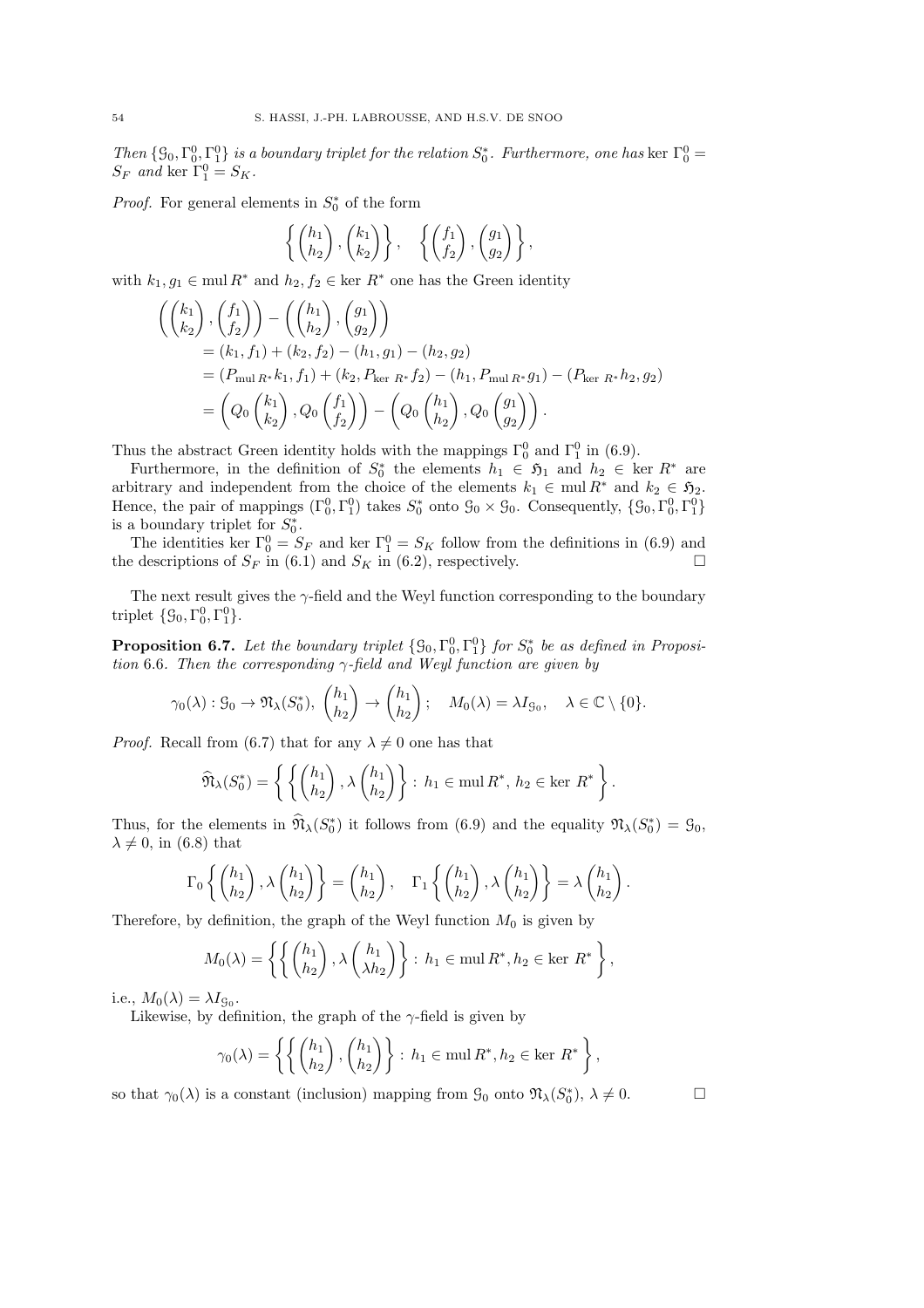It is possible to describe all nonnegative selfadjoint extensions of  $S$  in an explicit form by means of suitable block relation formulas. For this purpose, first notice that

$$
\operatorname{mul} S_0 = (\{0\} \oplus \overline{\operatorname{ran}} R)^\top.
$$

Hence  $S_0$  can be decomposed via its operator part  $(S_0)_{op}$  as follows

(6.10) 
$$
S_0 = (S_0)_{\text{op}} \widehat{\oplus} (S_0)_{\text{mul}} = (S_0)_{\text{op}} \widehat{\oplus} \left( \{ 0 \} \times \left( \{ 0 \} \oplus \overline{\operatorname{ran}} R \right)^\top \right),
$$

where  $(S_0)_{\text{mul}} = \{0\} \times \text{mul } S_0$  is a selfadjoint relation in  $\overline{\text{ran}} R$  which appears as an orthogonal selfadjoint part in the adjoint of  $S_0$  as well as in every selfadjoint extension of  $S_0$  in  $\mathfrak{H}_1 \oplus \mathfrak{H}_2$ . Therefore, it suffices to consider the selfadjoint extensions of the operator part  $(S_0)_{\text{op}}$  in the closed subspace

$$
\mathfrak{H}_0:=\mathfrak{H}_1\oplus\ker\,R^*
$$

.

Observe that

$$
(S_0)_{\rm op} = 0\, \text{dom}\, S_0 = 0\, \text{dom}\, R = \overline{\text{dom}}\, R \times \{0\}.
$$

The adjoint of  $(S_0)_{op}$  in  $\mathfrak{H}_0$  is given by

(6.11) 
$$
((S_0)_{op})^* = (\mathfrak{H}_1 \oplus \ker R^*)^\top \times (\operatorname{mul} R^* \oplus \ker R^*)^\top = \mathfrak{H}_0 \times \mathfrak{G}_0,
$$

see (6.6). It is natural to decompose  $\mathfrak{H}_0$  as follows

$$
\mathfrak{H}_0 = \overline{\text{dom}} R \oplus (\text{mul } R^* \oplus \text{ker } R^*) = \overline{\text{dom}} R \oplus \mathfrak{G}_0.
$$

Now the following result is obtained from Proposition 6.6 after restricting the mappings  $\Gamma_0^0$  and  $\Gamma_1^0$  therein to  $((S_0)_{\text{op}})^*$ ; for simplicity the same notation is kept here for these two restrictions; see [5, Remark 2.3.10].

**Theorem 6.8.** Let the symmetric relation  $(S_0)_{op}$  be the operator part of  $S_0$  in the sub $space \, \mathfrak{H}_0 = \mathfrak{H}_1 \oplus \ker R^* \, \text{ with the adjoint (6.11).} \, \, \text{Let} \, Q_0^0 \, \text{ be the orthogonal projection from } \, \mathfrak{H}_0 \, \text{ and } \, \mathfrak{H}_1 \, \text{ and } \, \mathfrak{H}_2 \, \text{ and } \, \mathfrak{H}_3 \, \text{ and } \, \mathfrak{H}_4 \, \text{ and } \, \mathfrak{H}_5 \, \text{ and } \, \mathfrak{H}_6 \, \text{ and } \, \mathfrak{H}_7 \, \text{ and } \, \mathfrak{H}_8 \, \$ H<sup>0</sup> *onto* G0*. Then for an element*

$$
\left\{ \begin{pmatrix} h_1 \\ h_2 \end{pmatrix}, \begin{pmatrix} k_1 \\ k_2 \end{pmatrix} \right\} \in ((S_0)_{\text{op}})^*,
$$

*define*

(6.12) 
$$
\Gamma_0^0\left\{ \begin{pmatrix} h_1 \\ h_2 \end{pmatrix}, \begin{pmatrix} k_1 \\ k_2 \end{pmatrix} \right\} = Q_0^0 \begin{pmatrix} h_1 \\ h_2 \end{pmatrix} \text{ and } \Gamma_1^0\left\{ \begin{pmatrix} h_1 \\ h_2 \end{pmatrix}, \begin{pmatrix} k_1 \\ k_2 \end{pmatrix} \right\} = Q_0^0 \begin{pmatrix} k_1 \\ k_2 \end{pmatrix}.
$$

*Then*  $\{S_0, \Gamma_0^0, \Gamma_1^0\}$  *is a boundary triplet for the adjoint*  $((S_0)_{op})^*$ *. Furthermore, the (nonnegative) selfadjoint extensions*  $S_{\Theta}$  *of*  $(S_0)_{\text{op}}$  *in*  $\mathfrak{H}_0$  *are in one-to-one correspondence with the (nonnegative) selfadjoint relations*  $\Theta$  *in*  $\mathcal{G}_0$  *via* 

(6.13) 
$$
S_{\Theta} = O_{\overline{\text{dom }R}} \,\widehat{\oplus}\,\Theta,
$$

*where the decomposition is according to*  $\mathfrak{H}_0 = \overline{\text{dom}} R \oplus \mathfrak{G}_0$ .

*In particular, the extremal extensions*  $S_{\Theta}$  *of*  $(S_0)_{op}$  *are in one-to-one correspondence with the closed subspaces*  $\mathfrak{L} \subset \mathfrak{G}_0$  *via*  $\Theta = \mathfrak{L} \times (\mathfrak{G}_0 \oplus \mathfrak{L})$ *.* 

*Proof.* First notice that the component  $(S_0)_{\text{mul}}$  of  $S_0$  in (6.10) belongs to the intersection ker  $\Gamma_0^0 \cap \text{ker } \Gamma_1^0$ . Moreover, since  $S_0^* = ((S_0)_{op})^* \widehat{\oplus} (S_0)_{mul}$ , it is clear that by restricting the mappings  $\Gamma_0^0$  and  $\Gamma_1^0$  to  $((S_0)_{\text{op}})^*$ , one obtains from the boundary triplet for  $S_0^*$  a boundary triplet for  $((S_0)_{\text{op}})^*$  as defined in (6.12).

Next observe that since  $\mathfrak{H}_0 = \text{dom}(S_0)_{op} \oplus \mathfrak{G}_0$  and  $(S_0)_{op} = \overline{\text{dom}} R \times \{0\}$  while  $((S_0)_{\text{op}})^* = \mathfrak{H}_0 \times \mathfrak{G}_0$ , see (6.11), one has the following orthogonal componentwise decomposition:

$$
((S_0)_{op})^* = (S_0)_{op} \widehat{\oplus} (G_0 \times G_0).
$$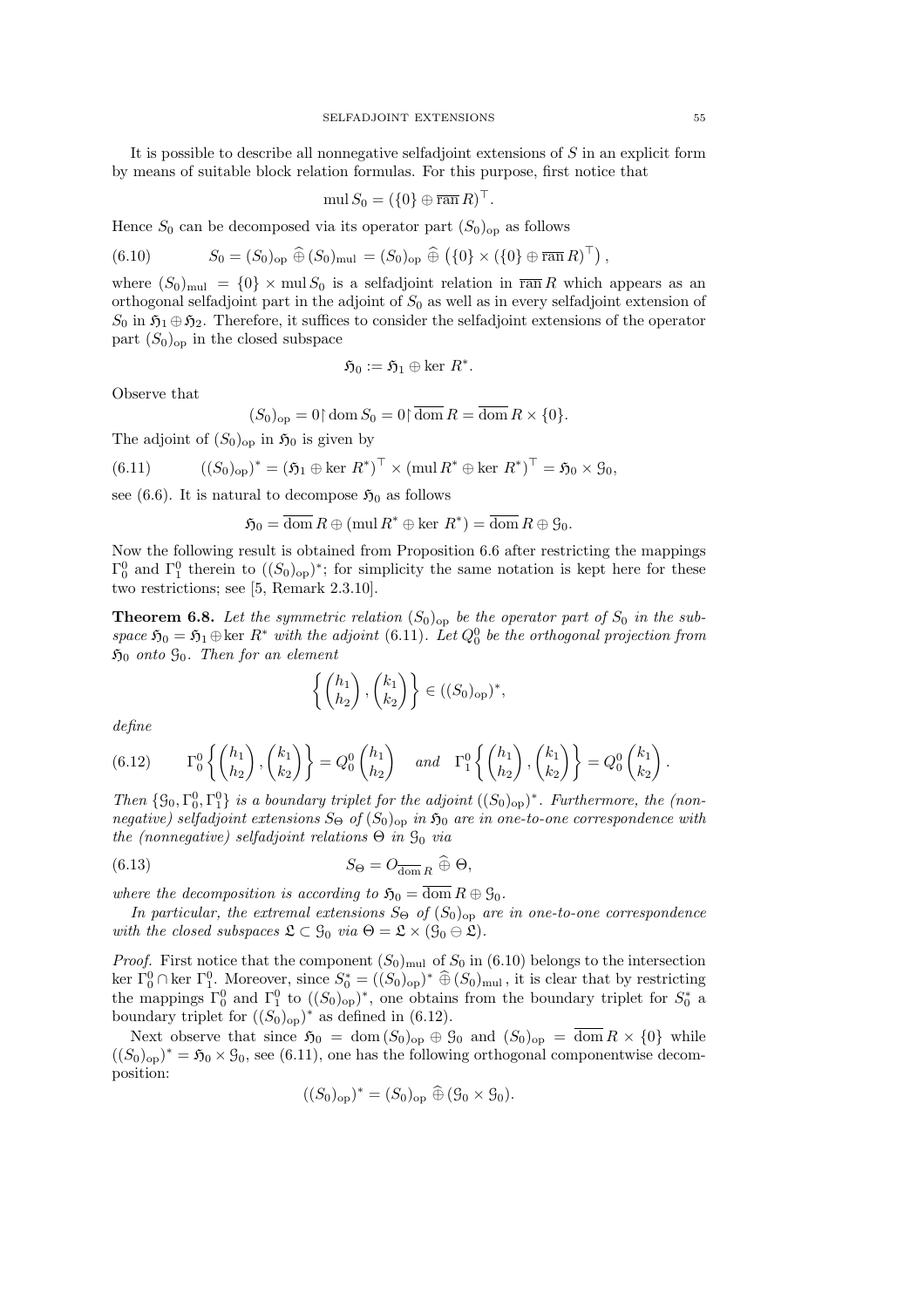Therefore, by decomposing  $\hat{f} \in ((S_0)_{op})^*$  according to this decomposition in the form  $\widehat{f} = \widehat{f}_0 \widehat{\oplus} \widehat{f}_{g_0}$  with  $\widehat{f}_0 \in (S_0)_{\text{op}}$  and  $\widehat{f}_{g_0} = \{f_{g_0}, f'_{g_0}\} \in \mathcal{G}_0 \times \mathcal{G}_0$ , it follows that

$$
\Gamma_0^0 \hat{f} = \Gamma_0^0 \hat{f}_{g_0} = Q_0^0 f_{g_0} = f_{g_0}, \quad \Gamma_1^0 \hat{f} = \Gamma_1^0 \hat{f}_{g_0} = Q_0^0 f'_{g_0} = f'_{g_0}.
$$

Hence, the pair of mappings  $(\Gamma_0^0, \Gamma_1^0)$  act as the identity mapping on the component  $\mathcal{G}_0 \times \mathcal{G}_0$  and vanishes on the other component  $(S_0)_{op}$  of  $((S_0)_{op})^*$ . This proves the explicit block formula (6.13) for the selfadjoint extensions of  $(S_0)_{op}$ .

Due to (6.13), the Kreĭn extension of  $(S_0)_{op}$  corresponds to  $\Theta = \mathfrak{H}_0 \times \{0\}$ . The corresponding form  $t_K$  is just the zero form on the domain dom  $t_K = \mathfrak{H}_0$ . Since extremal extensions are the nonnegative selfadjoint extensions whose associated closed forms are restrictions of the form  $\mathfrak{t}_K$ , they are zero forms on the closed subspaces dom  $S_0 \oplus \mathfrak{L}$ , where  $\mathfrak{L} \subset \mathfrak{G}_0$ . This clearly implies the formula for the selfadjoint relations associated to such closed forms and completes the proof.  $\Box$ 

Note that the (nonnegative) selfadjoint extension  $S_{\Theta}$  of  $(S_0)_{\text{op}}$  in  $\mathfrak{H}_0$  can be written as a block relation

$$
S_{\Theta} = \begin{pmatrix} 0 & 0 \\ 0 & \Theta \end{pmatrix},
$$

involving the relation Θ. Such block representations for selfadjoint extensions of a bounded operator can be found in [12, Proposition 5.1], where a different boundary triplet was used; see also [5, Remark 2.4.4]. It is possible to obtain a connection to the boundary triplet in [12] by using the following expression for the adjoint of  $(S_0)_{\text{op}}$ :

$$
((S_0)_{op})^* = S_K \widehat{\oplus} \left( \{0\} \times \mathcal{G}_0 \right).
$$

Notice that the extremal extensions described in Theorem 6.8 correspond to the boundary conditions in  $\mathcal{G}_0$  that are determined by the orthogonal projections  $P_{\mathfrak{L}}$  from  $\mathcal{G}_0$ onto  $\mathfrak{L}$ ; cf. [4, Proposition 7.1]. Recall that orthogonal projections  $P_{\mathfrak{L}}$  are extreme points of the operator interval  $[0, I_{90}]$ , which also motivates the term "extremal extension" in this situation. There are further descriptions of extremal extensions. In particular, [4, Theorem 8.3] contains a purely analytic description of extremal extensions by means of associated Weyl functions. In the present situation this would lead to the following analytic description: the Weyl functions (of appropriately transformed boundary triplets) of all extremal extensions are of the form:

$$
M_{\Theta}(\lambda) = -1/\lambda I_{\mathfrak{L}} \oplus \lambda I_{\mathfrak{S}_0 \ominus \mathfrak{L}}.
$$

#### 7. Semibounded extensions and associated semibounded parameters

In this section semibounded selfadjoint extensions of S are investigated. For this purpose it is convenient to introduce a symmetric extension  $\tilde{S}$  of S by reducing the parameter space  $\mathcal G$  slightly, in case the original relation  $R$  is not densely defined. The corresponding boundary triplet has a parameter space  $\hat{G} \subset \hat{G}$  and due this restriction the corresponding Weyl function has a specific asymptotic behavior.

Assume that the linear relation R from  $\mathfrak{H}_1$  to  $\mathfrak{H}_2$  is closed and let the symmetric relation S in  $\mathfrak{H} = \mathfrak{H}_1 \oplus \mathfrak{H}_2$  be as in (3.2). Define the linear relation S by

(7.1) 
$$
\widetilde{S} = \left\{ \left\{ \begin{pmatrix} f_1 \\ 0 \end{pmatrix}, \begin{pmatrix} g_1 \\ g_2 \end{pmatrix} \right\} : \{f_1, g_2\} \in R, g_1 \in \text{mul } R^* \right\},\
$$

so that

(7.2) 
$$
\widetilde{S} = S \widehat{+} (\{0\} \oplus \{0\})^{\top} \times (\text{mul } R^* \oplus \{0\})^{\top}.
$$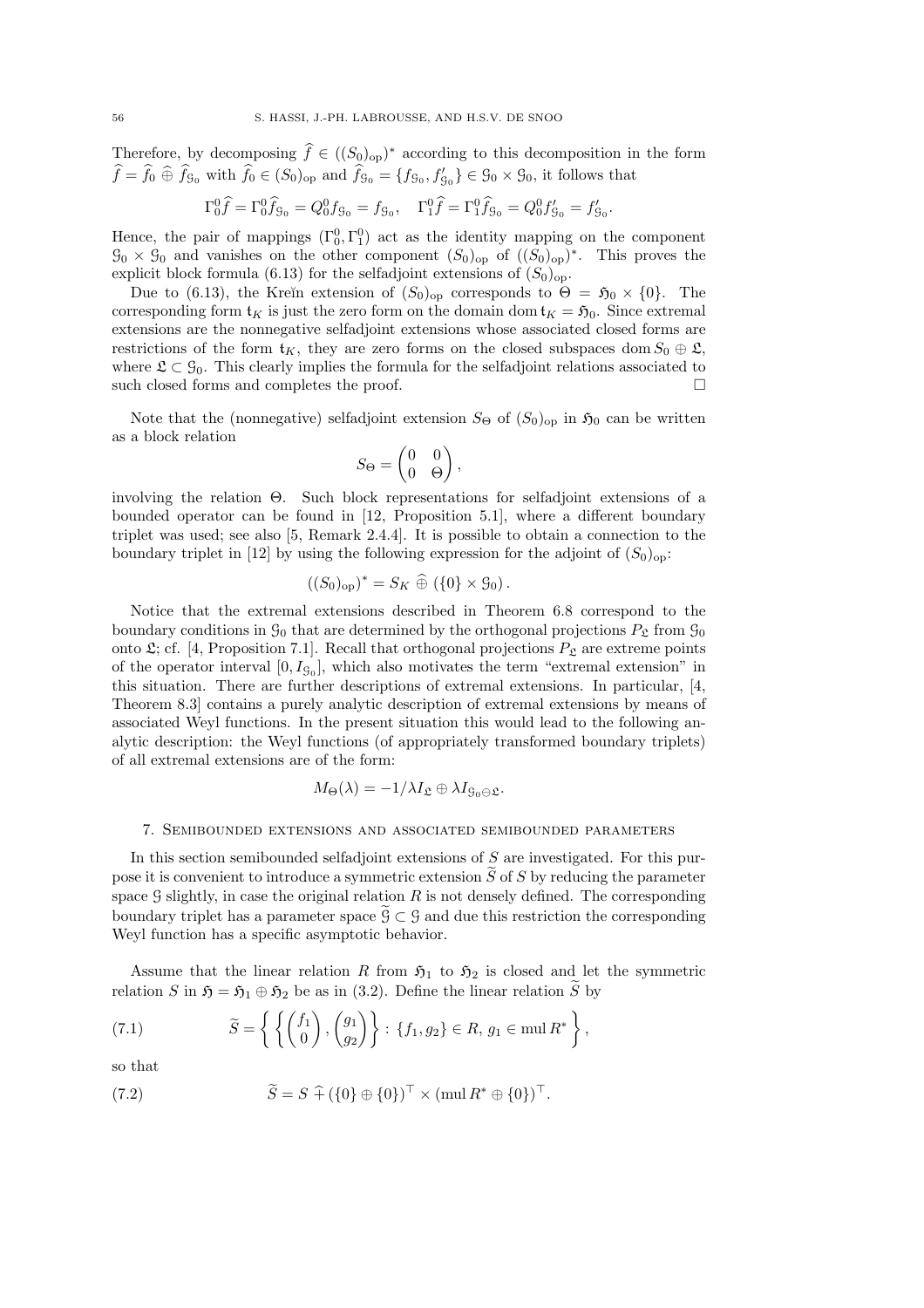Note that dom  $\widetilde{S} \perp \tan \widetilde{S}$  and that  $\widetilde{S}$  is a closed symmetric extension of S. It follows from  $(7.2)$ , together with  $(4.1)$ , that

$$
(7.3) \qquad (\widetilde{S})^* = \left\{ \left\{ \begin{pmatrix} h_1 \\ h_2 \end{pmatrix}, \begin{pmatrix} k_1 \\ k_2 \end{pmatrix} \right\} : h_1 \in \overline{\text{dom }R}, \{h_2, k_1\} \in R^*, k_2 \in \mathfrak{H}_2 \right\}.
$$

Observe that matrix representations for  $\widetilde{S}$  and  $(\widetilde{S})^*$  are given by

(7.4) 
$$
\widetilde{S} = \begin{pmatrix} \mathfrak{H}_1 \times \{0\} & \{0\} \times \text{mul } R^* \\ R & \{0\} \times \{0\} \end{pmatrix}, \quad (\widetilde{S})^* = \begin{pmatrix} \mathfrak{H}_1 \times \{0\} & R^* \\ \overline{\text{dom } R \times \mathfrak{H}_2} & \mathfrak{H}_2 \times \mathfrak{H}_2 \end{pmatrix}.
$$

For  $\lambda \in \mathbb{C}$  the eigenspace associated with (7.3) is given by

(7.5) 
$$
\widehat{\mathfrak{N}}_{\lambda}((\widetilde{S})^*) = \left\{ \left\{ \begin{pmatrix} h_1 \\ h_2 \end{pmatrix}, \begin{pmatrix} k_1 \\ k_2 \end{pmatrix} \right\} : \begin{matrix} h_1 \in \overline{\text{dom}} R, & k_1 = \lambda h_1 \\ k_2 = \lambda h_2, & \{h_2, k_1\} \in R^* \end{matrix} \right\},
$$

and, hence, with  $\mathfrak{N}_{\lambda}((\widetilde{S})^*) = \text{ker } ((\widetilde{S})^* - \lambda)$ , one has

$$
\mathfrak{N}_{\lambda}((\widetilde{S})^*) = \left\{ \begin{pmatrix} h_1 \\ h_2 \end{pmatrix} : \{h_2, \lambda h_1\} \in (R^*)_s \right\}.
$$

Since dom  $\widetilde{S} = \text{dom } S$ , one sees that

$$
\operatorname{mul}(\widetilde{S})^* = \operatorname{mul} S^* = (\operatorname{mul} R^* \oplus \mathfrak{H}_2)^{\top}.
$$

Similar to the situation in Section 4, an eigenspace of  $(\widetilde{S})^*$  will play a special role:

(7.6) 
$$
\widetilde{g} = \mathfrak{N}_{-1}((\widetilde{S})^*) = \left\{ \begin{pmatrix} h_1 \\ h_2 \end{pmatrix} : \{h_2, -h_1\} \in (R^*)_s \right\} = J(R^*)_s.
$$

It is straightforward to see that  $(cf. (3.3), (3.4))$ 

(7.7) <sup>H</sup><sup>1</sup> <sup>⊕</sup> <sup>H</sup><sup>2</sup> <sup>=</sup> <sup>R</sup> <sup>⊕</sup><sup>b</sup> (mul <sup>R</sup> <sup>∗</sup> ⊕ {0}) <sup>⊕</sup><sup>b</sup> <sup>J</sup> (<sup>R</sup> ∗ )<sup>s</sup> = R ⊕b (mul R <sup>∗</sup> ⊕ {0}) <sup>⊕</sup><sup>b</sup> <sup>G</sup>e.

**Proposition 7.1.** Let R be a closed linear relation from  $\mathfrak{H}_1$  to  $\mathfrak{H}_2$ , let  $\widetilde{S}$  be defined by (7.1) *with adjoint* (7.3)*, and let*  $\widetilde{Q}$  *be the orthogonal projection from*  $\mathfrak{H}_1 \oplus \mathfrak{H}_2$  *onto*  $\widetilde{G}$  *in* (7.6)*. With an element*

(7.8) 
$$
\left\{ \begin{pmatrix} h_1 \\ h_2 \end{pmatrix}, \begin{pmatrix} k_1 \\ k_2 \end{pmatrix} \right\}, \quad h_1 \in \overline{\text{dom }R}, \{h_2, k_1\} \in R^*, \quad k_2 \in \mathfrak{H}_2,
$$

 $in (\widetilde{S})^*$  *define* 

(7.9) 
$$
\widetilde{\Gamma}_{0}\left\{ \begin{pmatrix} h_{1} \\ h_{2} \end{pmatrix}, \begin{pmatrix} k_{1} \\ k_{2} \end{pmatrix} \right\} = \widetilde{Q}\left(\begin{pmatrix} -k_{1} \\ h_{2} \end{pmatrix} \text{ and } \widetilde{\Gamma}_{1}\left\{ \begin{pmatrix} h_{1} \\ h_{2} \end{pmatrix}, \begin{pmatrix} k_{1} \\ k_{2} \end{pmatrix} \right\} = \widetilde{Q}\left(\begin{pmatrix} h_{1} \\ h_{2} \end{pmatrix}, \begin{pmatrix} k_{2} \\ k_{2} \end{pmatrix} \right).
$$

*Then*  $\{\widetilde{G}, \widetilde{\Gamma}_0, \widetilde{\Gamma}_1\}$  *is a boundary triplet for*  $(\widetilde{S})^*$  *such that* 

$$
\ker \widetilde{\Gamma}_0 = S_F,
$$

*where*  $S_F$  *is given by* (6.1)*, and* 

$$
\ker \widetilde{\Gamma}_1 = K,
$$

*where* K *is given by* (4.9)*. Moreover, the corresponding Weyl function*  $\widetilde{M}(\lambda) \in \mathbf{B}(\widetilde{\mathcal{G}})$  *is given by*

(7.12) 
$$
\widetilde{M}(\lambda) = \widetilde{Q} \begin{pmatrix} -\frac{1}{\lambda} & 0 \\ 0 & \lambda \end{pmatrix} \mid \widetilde{G}, \quad \lambda \in \mathbb{C} \setminus \{0\}.
$$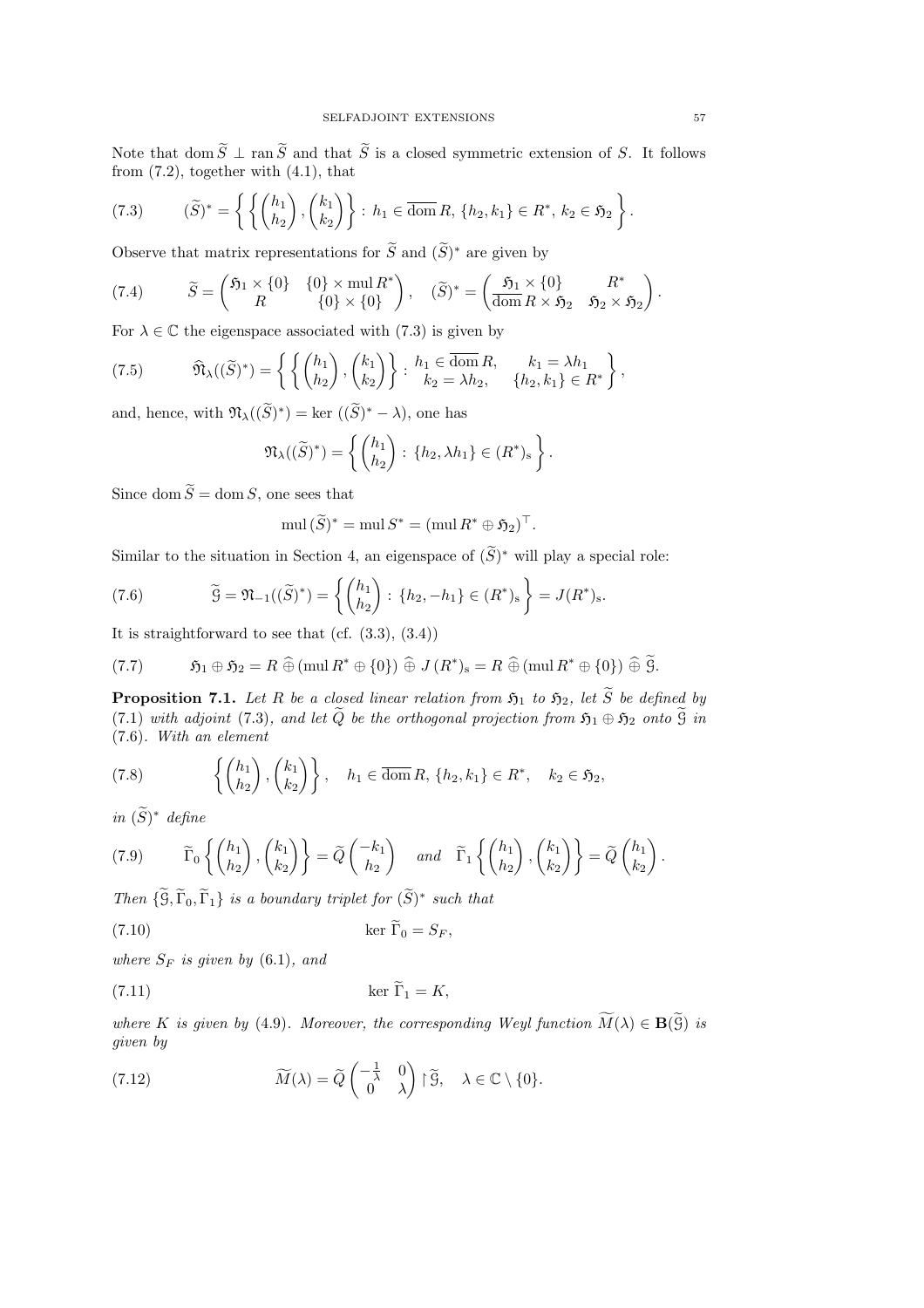*Proof.* The fact that  $\{\widetilde{G}, \widetilde{\Gamma}_0, \widetilde{\Gamma}_1\}$  is a boundary triplet for  $(\widetilde{S})^*$  can be proved as in Theorem 4.2. To get the formula for the Weyl function  $M(\lambda)$  apply (7.9) to the elements in (7.5) to obtain

$$
\widetilde{M}(\lambda) = \left\{ \left\{ \widetilde{Q} \begin{pmatrix} -\lambda h_1 \\ h_2 \end{pmatrix}, \widetilde{Q} \begin{pmatrix} h_1 \\ \lambda h_2 \end{pmatrix} \right\} : \{h_2, \lambda h_1\} \in (R^*)_s \right\}.
$$

Here the first entry belongs to  $\tilde{G}$  due to  $\{h_2, \lambda h_1\} \in (R^*)_s$  and this leads to (7.12) as in the proof of Theorem 4.3.

To see the identity (7.10), note that the element in (7.8) belongs to ker  $\widetilde{\Gamma}_0$  if and only if

$$
\widetilde{Q}\left(\begin{matrix} -k_1\\ h_2 \end{matrix}\right) = 0.
$$

It follows from (7.7) that this is the case precisely if

$$
h_2 = 0 \quad \text{and} \quad k_1 \in \text{mul } R^*,
$$

and, consequently, one sees from (7.3) that

$$
\ker \widetilde{\Gamma}_0 = \left\{ \left\{ \begin{pmatrix} h_1 \\ 0 \end{pmatrix}, \begin{pmatrix} k_1 \\ k_2 \end{pmatrix} \right\} : h_1 \in \overline{\text{dom }R}, k_1 \in \text{mul } R^*, k_2 \in \mathfrak{H}_2 \right\}.
$$

Comparison with Lemma 6.1 shows that this extension equals the Friedrichs extension  $S_F$  of S. Likewise, to see the identity (7.11), note that the element in (7.8) belongs to ker  $\Gamma_1$  if and only if

$$
\widetilde{Q}\begin{pmatrix}h_1\\k_2\end{pmatrix}=0.
$$

Thanks to (7.7), this is the case precisely if

(7.13) 
$$
\begin{pmatrix} h_1 \\ k_2 \end{pmatrix} \in R \oplus (\text{mul } R^* \oplus \{0\}) \quad \Leftrightarrow \quad \{h_1, k_2\} \in R,
$$

and this equivalence confirms  $(7.11)$ . As to  $(7.13)$  it suffices to check the implication  $(\Rightarrow)$ . By assumption, there exists an element  $\varphi \in \text{mul } R^*$ , such that

$$
\{h_1 + \varphi, k_2\} \in R.
$$

In particular,  $h_1 + \varphi \in \text{dom } R$ , while by definition  $h_1 \in \overline{\text{dom }} R$  (cf. (7.8)). Thus  $\varphi \in$  $\overline{\text{dom}} R$  which, together with  $\varphi \in \text{mul } R^*$ , implies that  $\varphi = 0$ .

Next the Friedrichs and Kreĭn-von Neumann extensions of  $\tilde{S}$  will be determined via (5.1) and (5.3).

**Lemma 7.2.** Let R be a closed linear relation from  $\mathfrak{H}_1$  to  $\mathfrak{H}_2$  and let  $\widetilde{S}$  be the relation *defined in* (7.1)*. The Friedrichs extension*  $S_F$  *of* S *is given by* 

(7.14) 
$$
\widetilde{S}_F = (\overline{\text{dom}} R \oplus \{0\})^\top \times (\text{mul } R^* \oplus \mathfrak{H}_2)^\top = S_F.
$$

*Proof.* Observe from the definition of S in (7.1) that  $W(\widetilde{S}) = \{0\}$  and that

$$
\overline{\text{dom}}\,\widetilde{S}=(\overline{\text{dom}}\,R\oplus\{0\})^{\top}.
$$

Then, thanks to (5.6), one sees that

$$
\widetilde{S}_F = \left\{ \left\{ \begin{pmatrix} h_1 \\ h_2 \end{pmatrix}, \begin{pmatrix} k_1 \\ k_2 \end{pmatrix} \right\} \in \widetilde{S}^* : h_1 \in \overline{\text{dom }R}, h_2 = 0 \right\}.
$$

Hence, it follows from (7.3) that (7.14) holds.  $\square$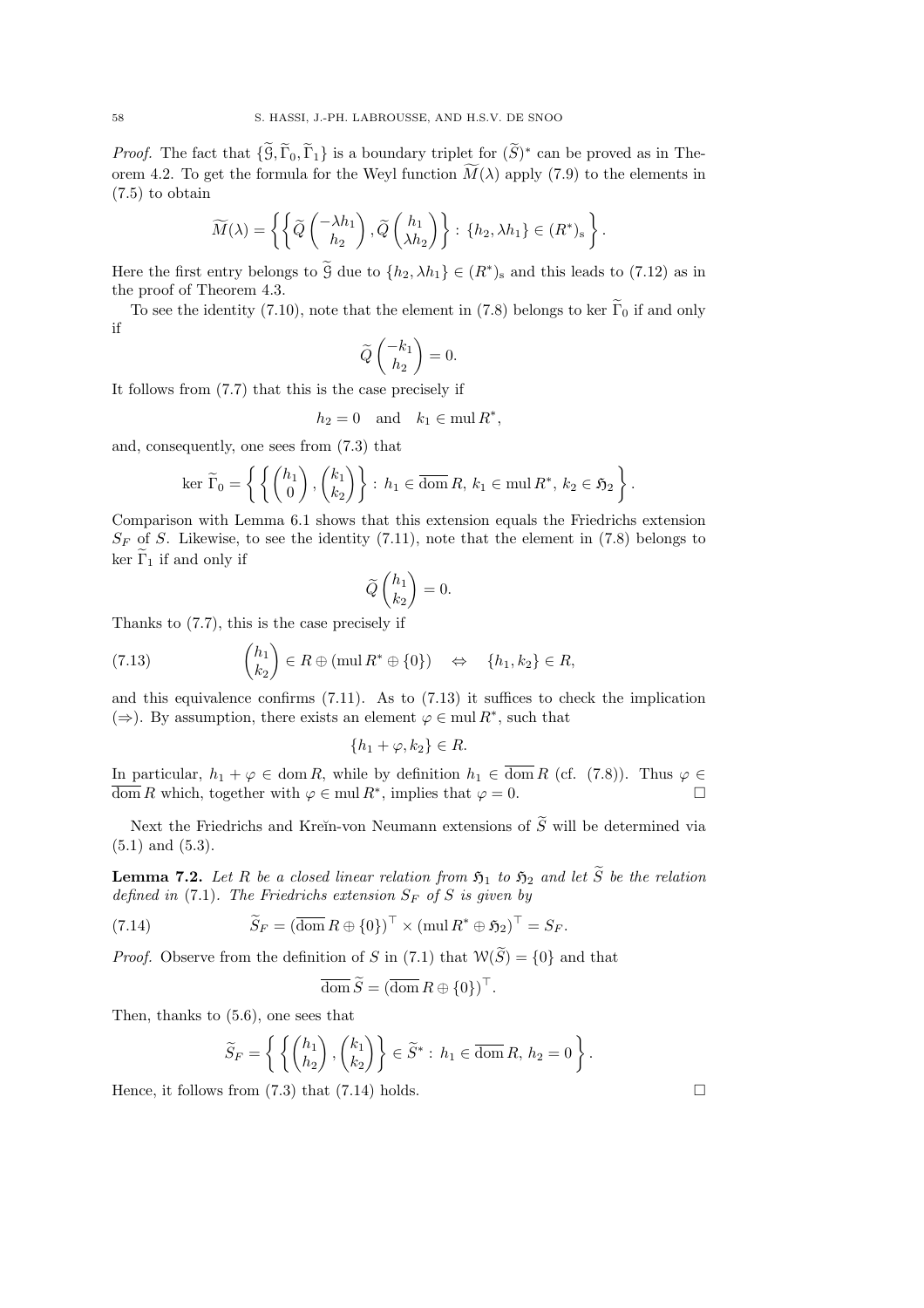**Lemma 7.3.** Let R be a closed linear relation from  $\mathfrak{H}_1$  to  $\mathfrak{H}_2$  and let  $\widetilde{S}$  be the relation *defined in* (7.1). The Kre $\check{n}$ -von Neumann extension  $\widetilde{S}_K$  of  $\widetilde{S}$  is given by

(7.15) 
$$
\widetilde{S}_K = (\overline{\text{dom}} R \oplus \ker R^*)^\top \times (\text{mul } R^* \oplus \overline{\text{ran}} R)^\top.
$$

*Proof.* Observe that  $W(S^{-1}) = \{0\}$  and that

$$
\overline{\operatorname{ran}}\,\widetilde{S} = (\operatorname{mul} R^* \oplus \overline{\operatorname{ran}}\,R)^\top.
$$

Thanks to (5.6) one sees

$$
\widetilde{S}_K = \left\{ \left\{ \begin{pmatrix} h_1 \\ h_2 \end{pmatrix}, \begin{pmatrix} k_1 \\ k_2 \end{pmatrix} \right\} \in (\widetilde{S})^* : k_1 \in \text{mul } R^*, k_2 \in \overline{\text{ran } R} \right\}.
$$

Hence, it follows from (7.3) that (7.15) holds.  $\square$ 

Notice that dom  $\widetilde{S}_{K_{\sim}}\perp \tan \widetilde{S}_{K}$ , so that  $\mathcal{W}(\widetilde{S}_{K}) = \{0\}$  and thus  $\widetilde{A} = \widetilde{A}^{*} \geq 0$  is an extremal extension of  $\widetilde{S}$  if and only if  $\mathcal{W}(\widetilde{A}) = \{0\}$ ; see Lemma 5.1.

Recall that ker  $\Gamma_0$  in Theorem 4.2 is the nonnegative selfadjoint extension H as given in (4.5), while ker  $\widetilde{\Gamma}_0$  in Proposition 7.1 is the Friedrichs extension of S and  $\widetilde{S}$ . In particular,  $H \leq S_F$  and here equality  $H = S_F$  holds if and only if R is densely defined in  $\mathfrak{H}_1$ or, equivalently,  $R^*$  is an operator from  $\mathfrak{H}_2$  to  $\mathfrak{H}_1$ . In this case  $\widetilde{S}=S$  and the boundary triplet in Proposition 7.1 coincides with the one in Theorem 4.2.

For the block representations of the Friedrichs and Kreĭn-von Neumann extensions, note that in terms of block representations one has  $\widetilde{S}_F = S_F$  as given in (6.3). It follows from (7.15) and Corollary 2.7 that

$$
\widetilde{S}_K = \begin{pmatrix}\n\overline{\text{dom}} R \times \text{mul } R^* & \text{ker } R^* \times \text{mul } R^* \\
\overline{\text{dom}} R \times \overline{\text{ran}} R & \text{ker } R^* \times \overline{\text{ran}} R\n\end{pmatrix}
$$
\n
$$
= \begin{pmatrix}\n\mathfrak{H}_1 \times \{0\} & \text{ker } R^* \times \text{mul } R^* \\
\overline{\text{dom}} R \times \overline{\text{ran}} R & \text{ker } R^* \times \overline{\text{ran}} R\n\end{pmatrix},
$$

cf. Remark 2.8 and (7.4).

Observe that the Weyl function  $M(\lambda) \in \mathbf{B}(\mathcal{G})$  in Theorem 4.3 has the following limit behavior:

$$
\lim_{x \downarrow -\infty} \left( M(x) \begin{pmatrix} h_1 \\ 0 \end{pmatrix}, \begin{pmatrix} h_1 \\ 0 \end{pmatrix} \right) = 0, \quad \begin{pmatrix} h_1 \\ 0 \end{pmatrix} \in \mathfrak{G},
$$

which is possible when  $h_1 \in \text{mul } R^*$ . The Weyl function  $\tilde{M}(\lambda) \in \mathbf{B}(\tilde{\mathcal{G}})$  in Proposition 7.1 admits the same form as the Weyl function  $M(\lambda) \in \mathbf{B}(\mathcal{G})$  in Theorem 4.3, but acts in the smaller space  $\hat{G} \subset \mathcal{G}$ ; cf.(4.2), (7.6). In fact,  $M(\lambda)$  is a compression of  $M(\lambda)$  to the subspace  $\tilde{g}$ . Hence, as in Corollary 4.4,  $\widetilde{M}(\lambda)$  satisfies the following weak identity:

(7.16) 
$$
\left(\widetilde{M}(\lambda)\begin{pmatrix}h_1\\h_2\end{pmatrix},\begin{pmatrix}h_1\\h_2\end{pmatrix}\right)=-\frac{1}{\lambda}(h_1,h_1)+\lambda(h_2,h_2), \quad \begin{pmatrix}h_1\\h_2\end{pmatrix}\in\widetilde{g},
$$

where  $\lambda \in \mathbb{C} \setminus \{0\}$ . This leads to an interesting limit result. In fact, it is known that the limit property (7.17) of the Weyl function characterizes ker  $\tilde{\Gamma}_0$  as the Friedrichs extension; see e.g. [9, Corollary 4.1].

**Lemma 7.4.** Let R be a closed linear relation from  $\mathfrak{H}_1$  to  $\mathfrak{H}_2$  and let  $\{\widetilde{S}, \widetilde{\Gamma}_0, \widetilde{\Gamma}_1\}$  be the *boundary triplet for*  $(\widetilde{S})^*$  *with the Weyl function*  $\widetilde{M}(\lambda)$  *as in Proposition* 7.1*. Then* 

(7.17) 
$$
\lim_{x \downarrow -\infty} \left( \widetilde{M}(x) \begin{pmatrix} h_1 \\ h_2 \end{pmatrix}, \begin{pmatrix} h_1 \\ h_2 \end{pmatrix} \right) = -\infty, \quad \begin{pmatrix} h_1 \\ h_2 \end{pmatrix} \in \widetilde{\mathcal{G}} \setminus \{0, 0\}.
$$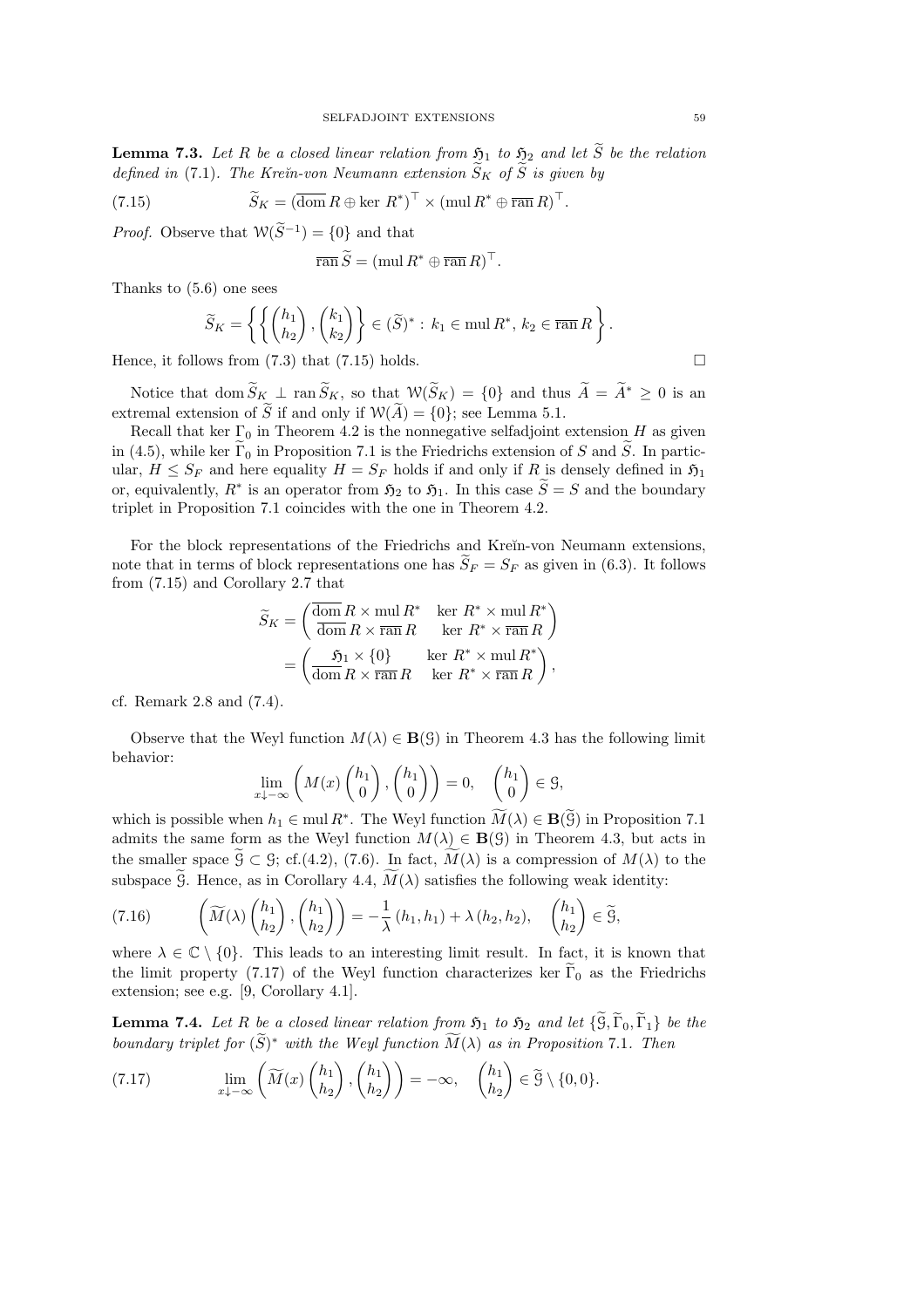*Proof.* Consider the identity (7.17) for  $\lambda < 0$ ,  $\lambda \to -\infty$ , and recall that

$$
\widetilde{\mathcal{G}} = \left\{ \begin{pmatrix} h_1 \\ h_2 \end{pmatrix} : \{h_2, -h_1\} \in (R^*)_{\mathbf{s}} \right\}.
$$

Hence, if  $h \in \tilde{G}$  satisfies  $h_2 = 0$ , then it follows that  $h_1 = 0$ . This gives a contradiction, thus  $h_2 \neq 0$  and therefore. (7.17) holds. thus  $h_2 \neq 0$  and, therefore, (7.17) holds.

First recall the following general equivalence. Let  $S$  be a nonnegative relation and let  $\{\mathcal{G}, \Gamma_0, \Gamma_1\}$  be a boundary triplet for  $S^*$  with ker  $\Gamma_0 = S_F$ , where  $S_F$  is the Friedrichs extension of S. Let  $A_{\Theta}$  be a selfadjoint extension of S as in (4.7). Then the following implication for  $x < 0$  is satisfied:

(7.18) 
$$
x \le A_{\Theta} \quad \Leftrightarrow \quad M(x) \le \Theta,
$$

see [8], [5, Proposition 5.5.6]. In particular, this implies that if  $A_{\Theta}$  is bounded from below, then also  $\Theta$  is bounded from below, since  $M(x)$  is a bounded operator for each  $x < 0$ . The converse statement does not hold in general; see [8, Theorem 3], [9, Proposition 4.4] for a criterion which uses the uniform convergence of the associated Weyl function  $M(x)$ as  $x \to -\infty$ , and [5, Lemma 5.5.7].

Now return to the symmetric relation  $\widetilde{S}$  in (7.1). It follows from Lemma 7.2 that ker  $\widetilde{\Gamma}_0 = \widetilde{S}_F$  and hence (7.18) can be applied to the boundary triplet  $\{\widetilde{\mathcal{G}}, \widetilde{\Gamma}_0, \widetilde{\Gamma}_1\}$  and the Weyl function  $\widetilde{M}(\lambda)$  in Proposition 7.1. In the following the notation  $\widetilde{A}_{\Theta} = \text{ker } (\widetilde{\Gamma}_1 \Theta(\widetilde{\Gamma}_0)$  with  $\Theta$  a linear relation in  $\widetilde{\Theta}$ , will be used for an extension of  $\widetilde{S}$ . The preservation of semiboundedness in this boundary triplet depends essentially on the initial relation R.

**Theorem 7.5.** Let R be a closed linear relation from  $\mathfrak{H}_1$  to  $\mathfrak{H}_2$  and let  $\{\hat{\mathfrak{G}}, \hat{\Gamma}_0, \hat{\Gamma}_1\}$  be the *boundary triplet for*  $(\widetilde{S})^*$  *with the Weyl function*  $\widetilde{M}(\lambda)$  *as in Proposition* 7.1*. Then the following alternative holds:*

- (i) *if*  $(R^*)$ <sub>s</sub> *is a bounded operator, then the selfadjoint extension*  $\widetilde{A}_{\Theta}$  *of*  $\widetilde{S}$  *is semibounded from below if and only if*  $\Theta$  *is semibounded from below in*  $\widetilde{G}$ *;*
- (ii) *if the operator*  $(R^*)$ <sub>s</sub> *is unbounded, then there are nonzero bounded operators*  $\Theta$ *in*  $\widetilde{G}$  *with arbitrary small operator norm*  $\|\Theta\|$  *such that the extension*  $\widetilde{A}_{\Theta}$  *is not semibounded from below.*

*Proof.* (i) Assume that  $(R^*)$ <sub>s</sub> is bounded. It suffices to prove that if  $\Theta$  is semibounded from below, then so is the selfadjoint extension  $\widetilde{S}_{\Theta}$ . Recall from (7.6) that  $h = \{h_1, h_2\} \in$  $\mathcal{G}$  is equivalent to  $\{h_2, h_1\} \in -(R^*)$  is thus, by assumption,  $||h_1|| \leq M||h_2||$  for some  $0 \leq M < \infty$ . Now consider the values of the Weyl function  $\overline{M}(x)$  for  $x < 0$  and  $h \in \mathcal{G}$ ; it follows from (7.16) that

(7.19) 
$$
\left(\widetilde{M}(x)\begin{pmatrix}h_1\\h_2\end{pmatrix}, \begin{pmatrix}h_1\\h_2\end{pmatrix}\right) = -\frac{1}{x}(h_1, h_1) + x(h_2, h_2) \le \left(-\frac{M^2}{x} + x\right) ||h_2||^2.
$$

Taking  $x \le -M^2$  one has  $0 < -\frac{M^2}{x} \le 1$ . Next observe that

$$
(7.20) \t\t ||h||^2 = ||h_1||^2 + ||h_2||^2 \le (M^2 + 1) ||h_2||^2 \Leftrightarrow ||h_2||^2 \ge \frac{||h||^2}{M^2 + 1}.
$$

Now for all  $x < \min\{-1, -M^2\}$  one has  $-\frac{M^2}{x} + x \le 1 + x < 0$  and (7.19), (7.20) give the estimate

$$
\left(\widetilde{M}(x)\begin{pmatrix}h_1\\h_2\end{pmatrix}, \begin{pmatrix}h_1\\h_2\end{pmatrix}\right) \le (1+x)\, \|h_2\|^2 \le \frac{1+x}{M^2+1}\, \|h\|^2.
$$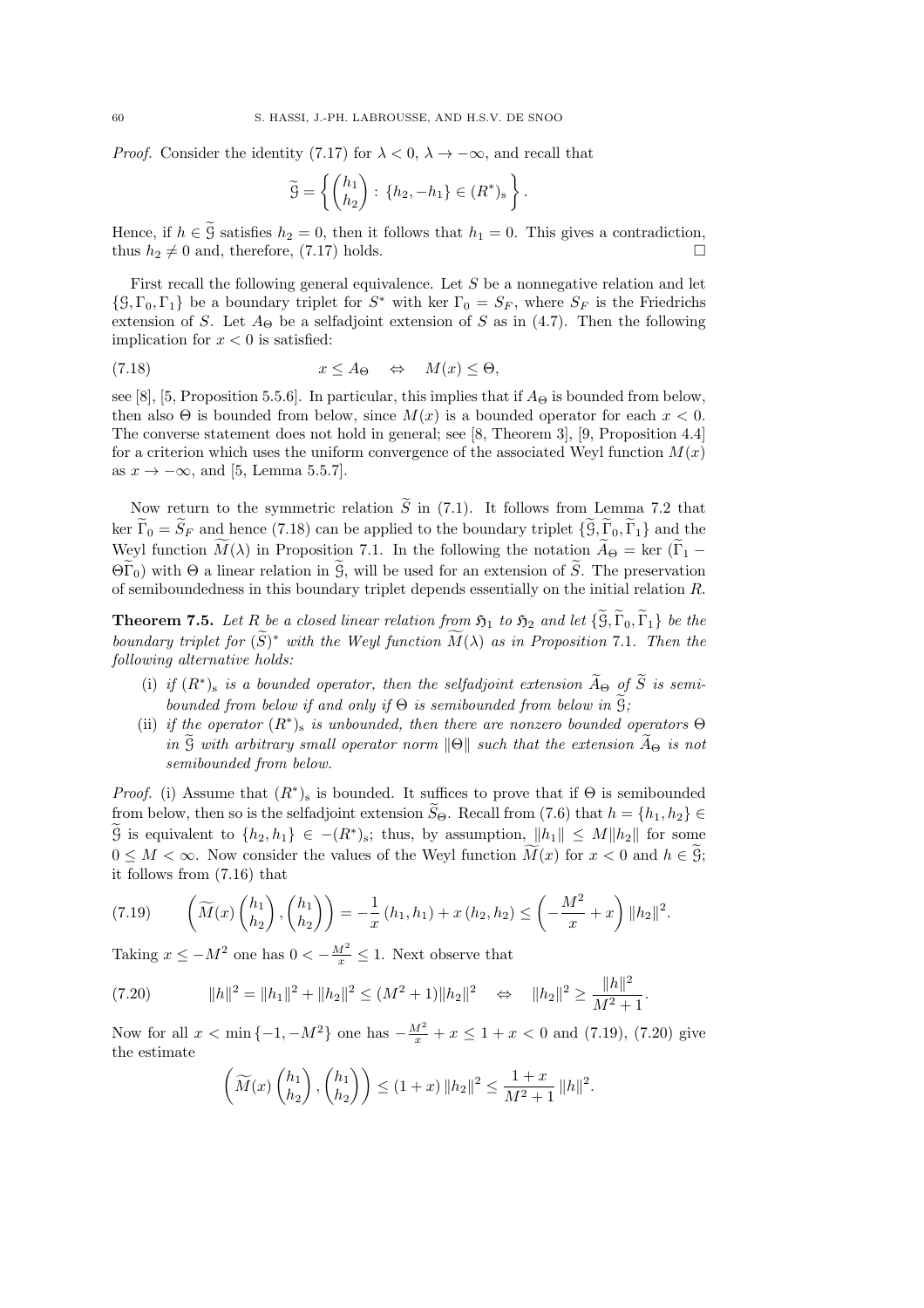Now assume that  $\Theta$  is semibounded from below with lower bound  $\gamma \in \mathbb{R}$ . Then observe that

$$
x < \min\{-1, -M^2\}
$$
 and  $\frac{1+x}{M^2+1} < \gamma \Rightarrow \widetilde{M}(x) \le \gamma I \le \Theta$ ,

which, according to (7.18), leads to  $x \leq \tilde{A}_{\Theta}$ . Thus, the selfadjoint extension  $\tilde{A}_{\Theta}$  is bounded from below and this proves the statement.

(ii) Assume that  $(R^*)$ <sub>s</sub> is an unbounded operator. Then for each  $n \in \mathbb{N}$  there exist nontrivial elements  $\{h_{2,n}, h_{1,n}\} \in -(R^*)$  such that  $||h_{1,n}|| \ge c_n ||h_{2,n}||$ , where  $c_n \ge n$ . Now it follows from  $(7.16)$  that for all  $x < 0$ ,

$$
\left(\widetilde{M}(x)\begin{pmatrix}h_{1,n} \\ h_{2,n}\end{pmatrix}, \begin{pmatrix}h_{1,n} \\ h_{2,n}\end{pmatrix}\right) = -\frac{1}{x}(h_{1,n}, h_{1,n}) + x(h_{2,n}, h_{2,n})
$$

$$
\geq \left(-\frac{c_n^2}{x} + x\right) \|h_{2,n}\|^2.
$$

Let  $x < 0$  be fixed and select  $n > |x|$ . Then  $-\frac{c_n^2}{x} + x > 0$  and thus for every  $x < 0$ there exists a nontrivial element  $h \in \tilde{\mathcal{G}}$  such that  $(\widetilde{M}(x)h, h) > 0$ . Consider a bounded selfadjoint operator  $\Theta$  in  $\mathcal G$  and assume that  $\widetilde{A}_{\Theta}$  has a lower bound  $x < 0$ . Combining the previous reasoning with (7.18) shows that for some  $h \in \mathcal{G}$ 

$$
(7.21) \qquad (\Theta h, h) \ge (M(x)h, h) > 0.
$$

Now take  $\Theta = -\delta I_{\tilde{G}}$  with  $\delta > 0$ . Since  $\Theta$  is a negative definitive operator in  $\tilde{G}$  one concludes from (7.21) that the corresponding selfadjoint extension  $\widetilde{A}_{\Theta}$  cannot be semibounded from below. Moreover, here  $\|\Theta\| = \delta$  can be made arbitrary small. This completes the proof.  $\Box$ 

The alternative in Theorem 7.5 can be stated in terms of  $R$ , instead of its adjoint, since  $(R^*)$ <sub>s</sub> is a bounded operator precisely when dom  $R^*$  is closed, which is equivalent to dom R being closed. Thus, the operator part  $(R^*)_s$  of  $R^*$  is a bounded (unbounded) operator if and only if the operator part  $R_s$  of R is a bounded (unbounded) operator. The above proof shows that in case (i) the upper bound of  $M(x)$  tends to  $-\infty$  as  $x \downarrow -\infty$ , or, in the terminology of [8, 9],  $\tilde{M}(x)$  tends uniformly to  $-\infty$ , which is the criterion proved therein for the equivalence:  $\Theta$  is semibounded  $\Leftrightarrow A_{\Theta}$  is semibounded. It is clear from the proof of (ii) that the upper bound, say  $\nu_x$ , of  $\tilde{M}(x)$  satisfies  $\nu_x > 0$ , while  $\tilde{M}(x)$  has the weak limit property in (7.17).

It is also possible to describe all nonnegative extensions of the symmetric extension  $\widetilde{S}$  of S by a treatment similar to the one in Section 6. It follows from (7.14) and (7.15) that  $\widetilde{S}_0 = \widetilde{S}_F \cap \widetilde{S}_K$  is given by

$$
\widetilde{S}_0 = (\overline{\text{dom}} R \oplus \{0\})^\top \times (\text{mul } R^* \oplus \overline{\text{ran}} R)^\top,
$$

and its adjoint is given by

$$
(\widetilde{S}_0)^* = (\overline{\text{dom}} R \oplus \text{ker } R^*)^\top \times (\text{mul } R^* \oplus \mathfrak{H}_2)^\top.
$$

One sees immediately that for all  $\lambda \in \mathbb{C}$ 

$$
\widetilde{\mathfrak{G}}_0 = \mathfrak{N}_{\lambda}((\widetilde{S}_0)^*) = (\{0\} \oplus \ker R^*)^\top \subset \left\{ \begin{pmatrix} h_1 \\ h_2 \end{pmatrix} : \{h_2, -h_1\} \in (R^*)_s \right\} = \widetilde{\mathfrak{G}}.
$$

The details are left to the reader.